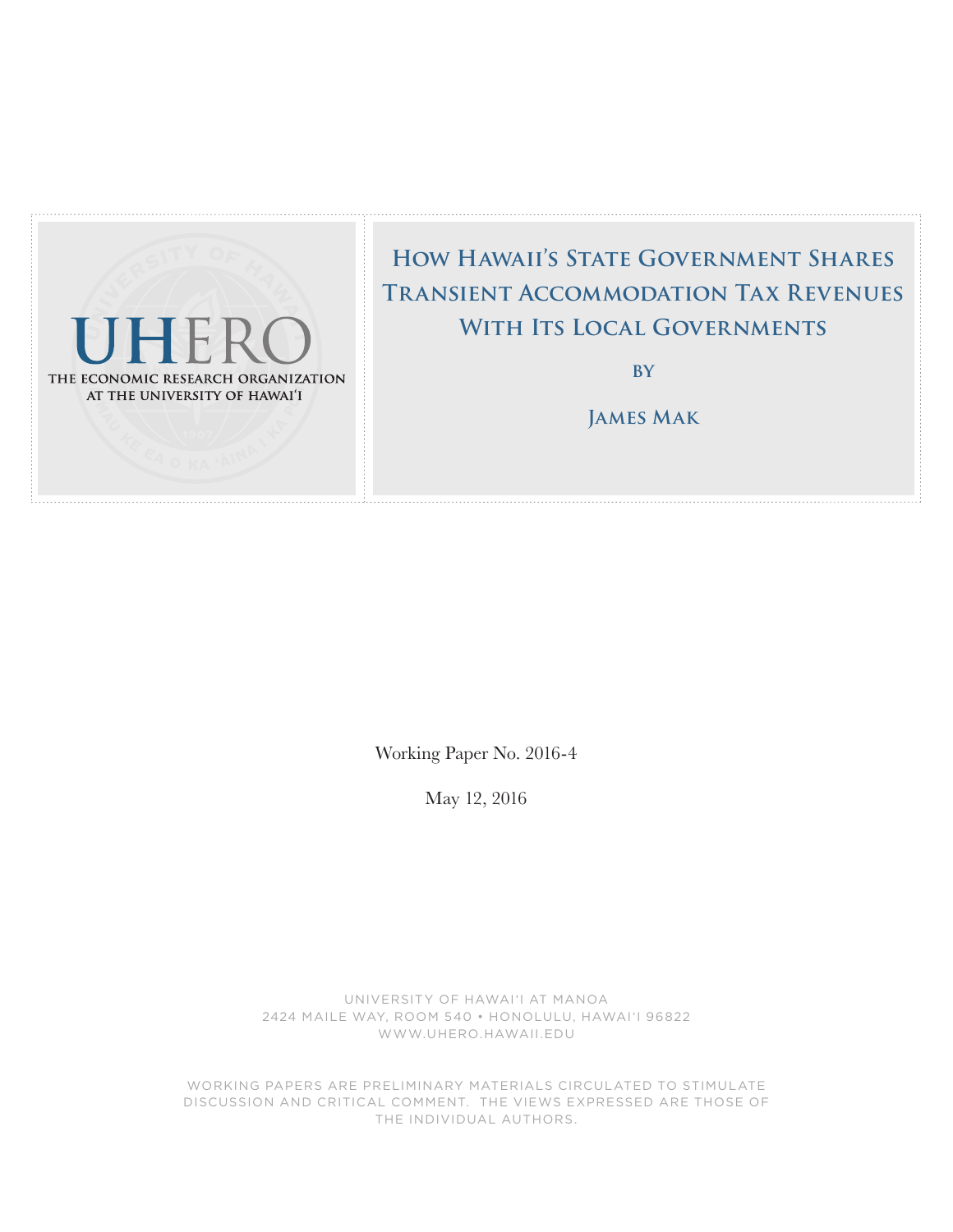# How Hawaii's State Government Shares Transient Accommodation Tax

Revenues With Its Local Governments

James Mak Professor Emeritus of Economics University of Hawaii at Manoa

### and

Fellow, University of Hawaii Economic Research Organization

Key words: Intergovernmental revenue sharing, transient accommodation tax, hotel occupancy tax

JEL Classification: H7

May, 2016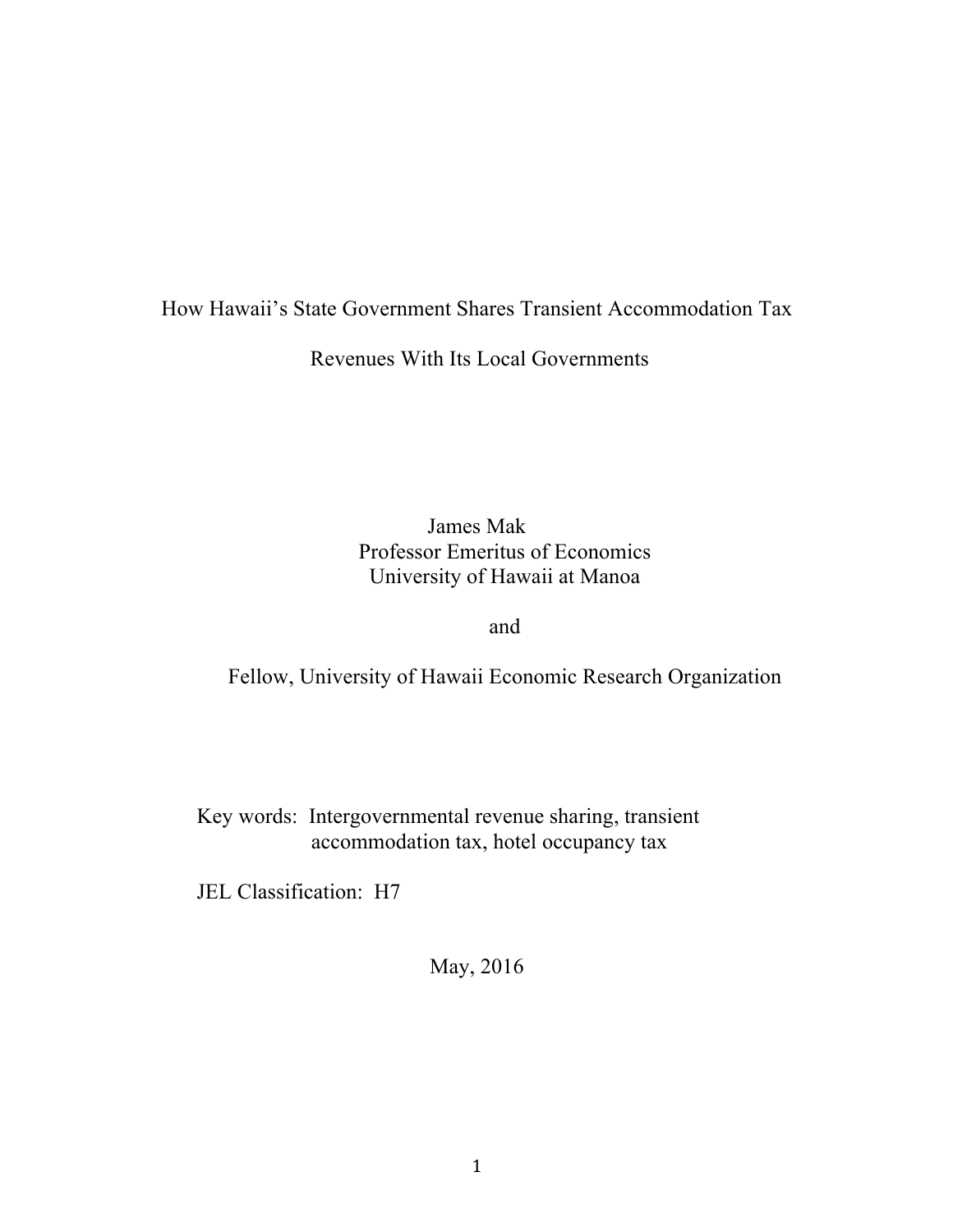## Abstract

Many states in the U.S. give unrestricted financial support to their local governments. The reasons some state governments provide aid and others do not, and why a particular mode of revenue sharing is adopted remain unclear. This paper examines Hawaii's recent effort at developing a model to allocate the state's transient accommodation tax revenues between the State and the county governments. The paper documents the process and explains the rationale behind the model.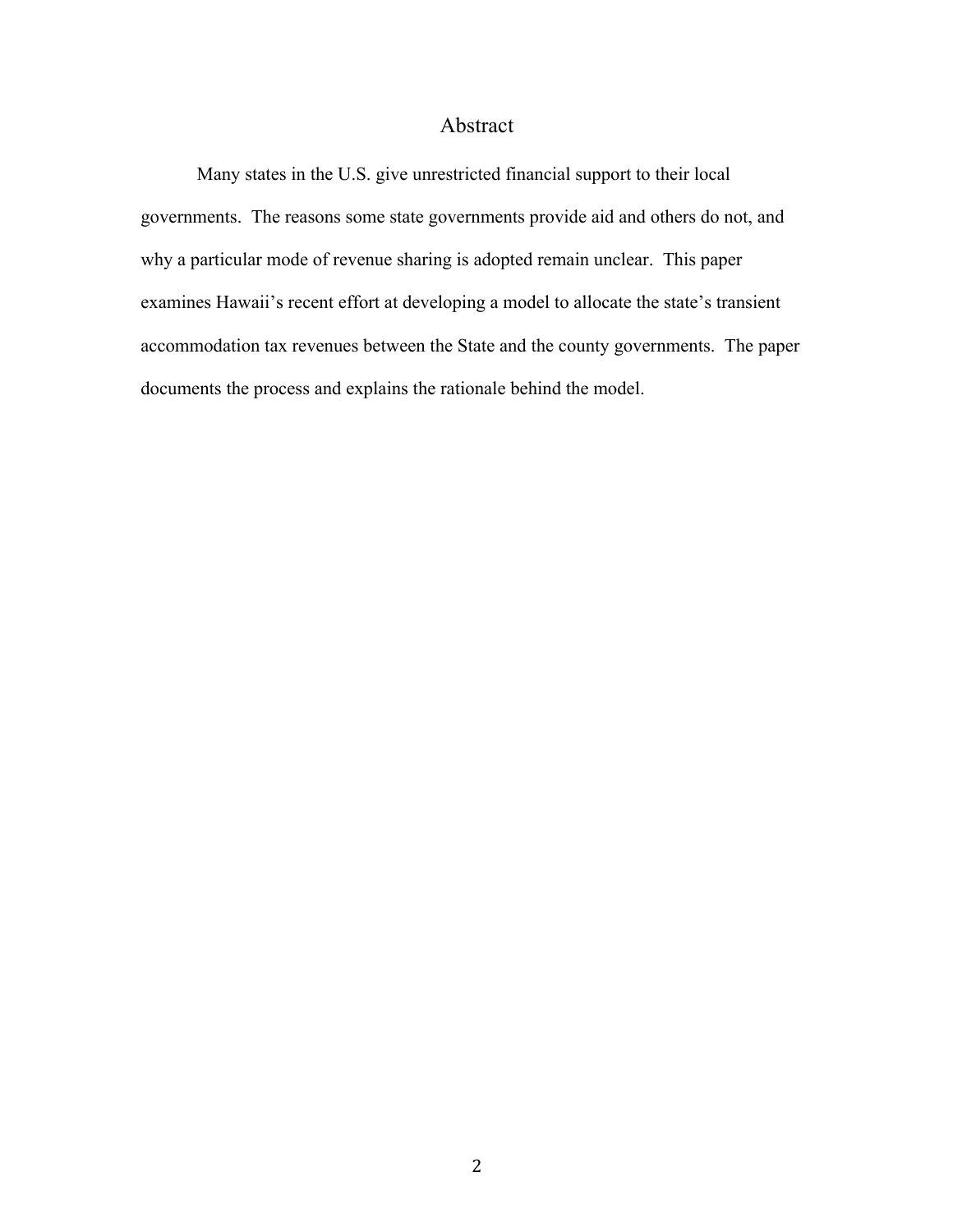#### I. Introduction

Section 2 of Act 174, SLH 2014 passed by the Hawaii State Legislature

establishes a 13-member State-County Functions Working Group (SCFWG)

1) To evaluate the division of duties and responsibilities between state government and counties (City and County of Honolulu, and Counties of Hawai'i, Kaua'i, and Maui) relating to the provision of public services; and

2) Submit a recommendation to the Legislature on the appropriate allocation of the transient accommodations tax (TAT) revenues between the State and counties that properly reflects the division of duties and responsibilities relating to the provision of public services.

Hawaii's transient accommodation tax is more commonly referred to elsewhere as a

"hotel room tax," "hotel occupancy tax," or "lodging tax."

The State-County Functions Working Group, or the Working Group (WG) for

short, comprised of members appointed by county mayors (4), the Governor (4), President of the Senate (2), Speaker of the House (2), the Chief Justice of the Hawaii Supreme Court (1) (who would chair the working group) to review and provide recommendation to the 2016 Legislature on how best to allocate TAT revenues between the State and the counties. Most members were employed either by the state government or by the county governments in high level budget positions. Four members came from private (mostly visitor) industry. Belt Collins Hawaii LLC (BCH), a Hawaii planning and engineering firm, was retained as the lead consultant in mid-August, 2015. BCH retained Hospitality Advisors LLC to prepare a forecast of transient accommodation tax revenues and this author as economic advisor to provide "quality control services." The Office of the State Auditor provided staff support for the Group.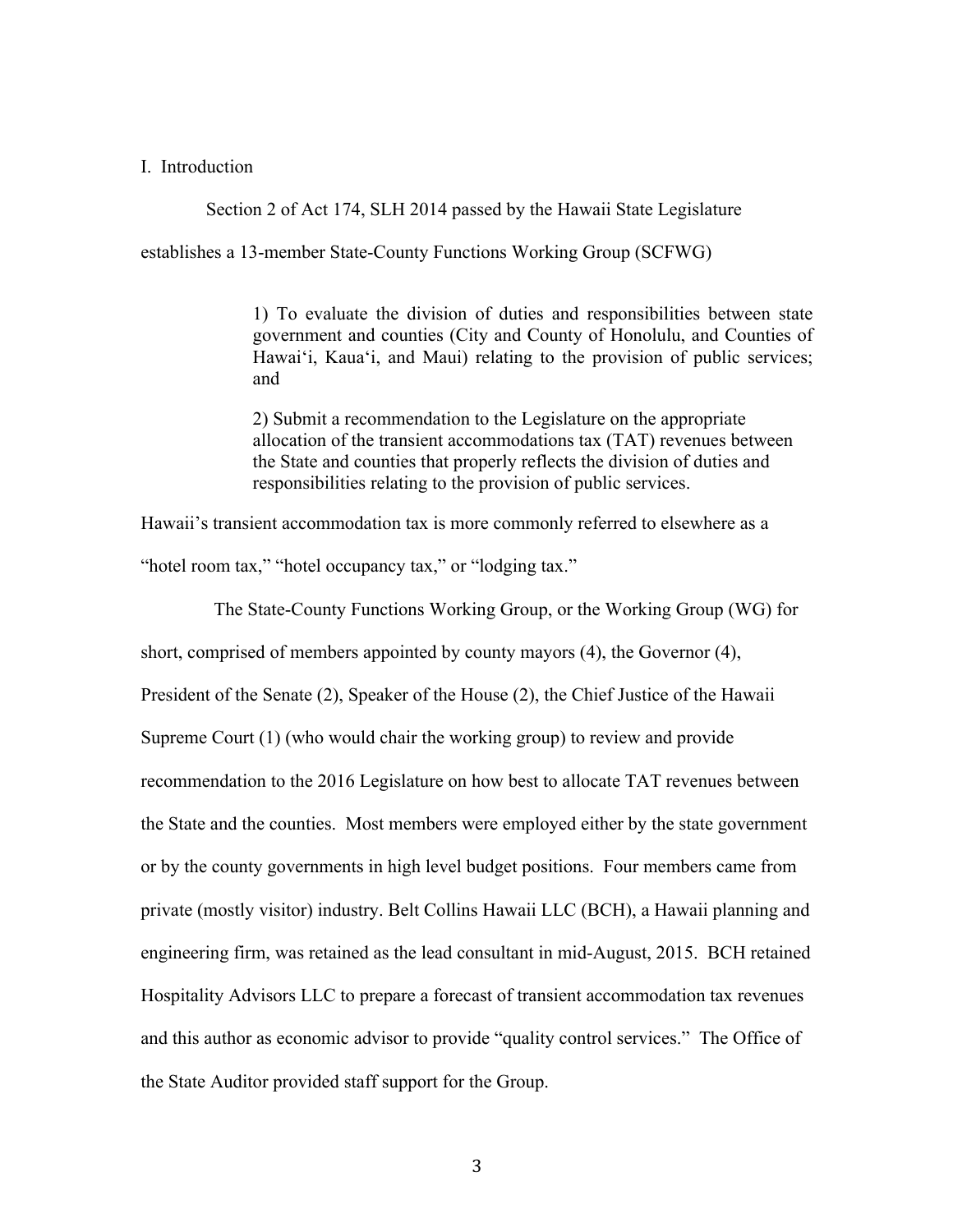Between October 22, 2014 and November 12, 2015 the Working Group met 17 times, and many more meetings were held in smaller groups to work on special assignments. A lot of information and data were gathered and distributed.<sup>1</sup> This paper documents the process and explains the rationale behind the Working Group's recommendation. The author adds his own comments and analyses to provide perspective and shed further insights on the implications of decisions made along the way. The paper also explains why the 2016 State Legislature ultimately rejected the Working Group's recommendation but might reconsider the issue in "the years ahead".

Interest in intergovernmental revenue sharing extends beyond Hawaii. While some 27 states in the U.S. share state revenues unconditionally with their local governments, it remains unclear what economic and fiscal characteristics determine why some states share revenues with their local governments and some do not.<sup>2</sup> Fisher and Bristle note that…"both the reasons why some states have adopted or continue state revenue sharing to provide general financial support for local governments and the reasons why a particular structure for such programs is adopted are unresolved and provide interesting topics for future research.<sup>3</sup> This paper contributes to that research. Hawaii's attempt to link the distribution of state general-purpose aid to the cost of public service provision is unique among the U.S. states. $4$ 

II. Background: State Aid to Local Governments in the U.S.

 $1$  All the detailed minutes, handouts, and reports are posted at http://auditor.hawaii.gov/task-forceworking-group/

<sup>2</sup> Fisher and Bristle, 2012, pp. 231-234.

<sup>3</sup> Fisher and Bristle, 2012, p. 234.

<sup>4</sup> Fisher and Bristle, 2012, p. 232.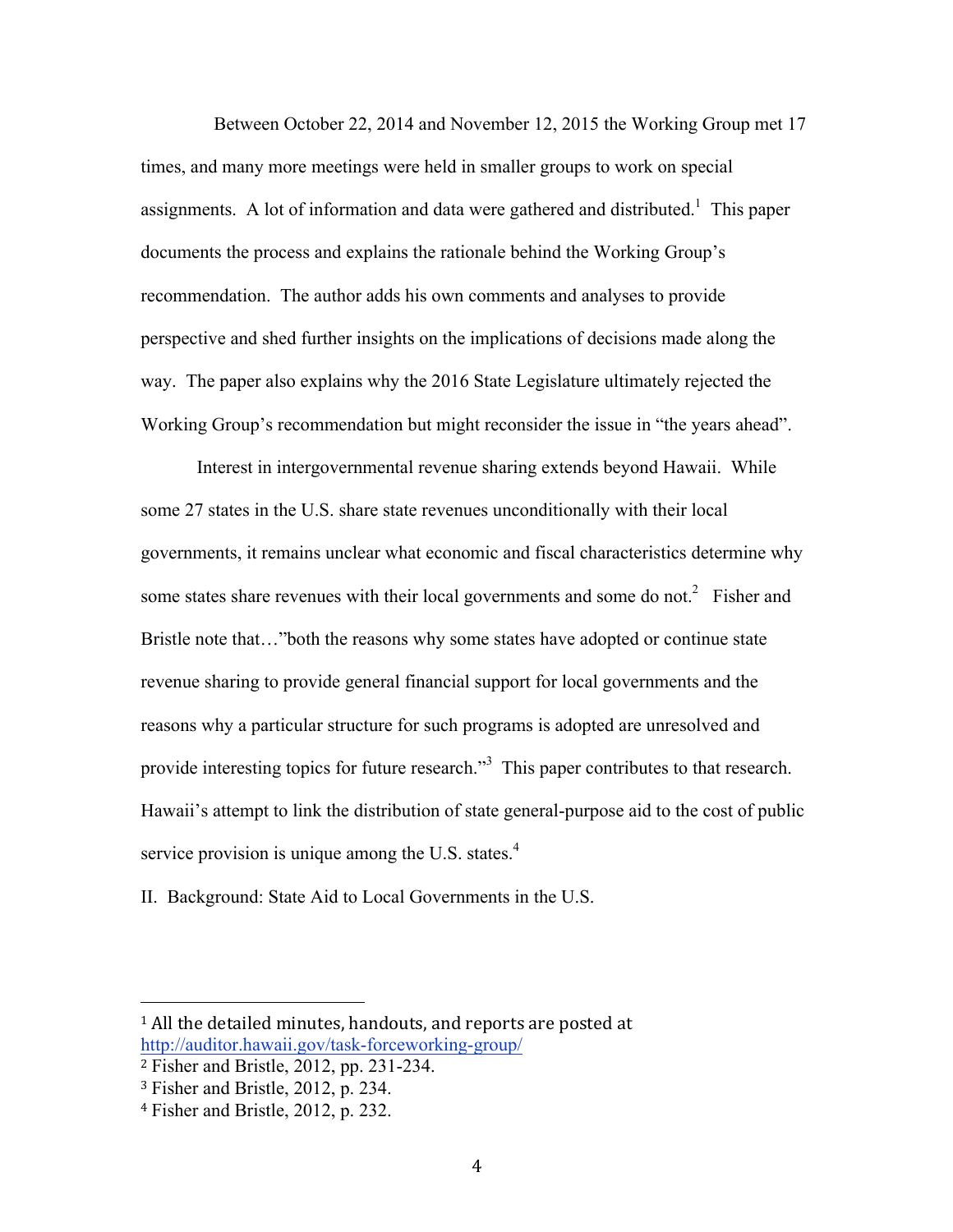State aid to local governments is an important feature of state-local public finance in the U.S. Historically, state aid has been provided in three ways. First, state governments can directly assume responsibilities to provide specific public services. Second, states can authorize local governments to impose a variety of taxes, fees and user charges. Third, states can provide direct grant-in-aid to provide partial funding for public services that are of mutual concern or to enhance intergovernmental fiscal equity within a particular state.

The use of grant-in-aid money can either be restricted or unrestricted. Most of the state aid to local governments in the U.S. is conditional/restricted aid. Local school districts are the largest recipients of state aid, but not in Hawaii. In Hawaii, the provision of K-12 public education is a state responsibility unlike in the other 49 states.

The U.S. Advisory Commission on Intergovernmental Relation (ACIR) defines unrestricted grant-in-aid as "revenue sharing."<sup>5</sup> According to the ACIR, "State-local revenue sharing can be defined as money given to localities…to be spent on purposes determined by the localities themselves. The amount and method of allocating aid is determined by the state legislature… This definition of state-local revenue sharing excludes categorical aids to all local governments and most payments to school districts and special districts since such districts generally must spend all aid in their particular functional area. The definition of state-local sharing also excludes piggyback taxes where there is a local option to tax or to determine the local tax rate." A Congressional Research Service study defines general revenue sharing simply as "General revenue that can be used for any purpose not expressly prohibited by federal or state law and is not

<sup>5</sup> ACIR, 1980, p. 2.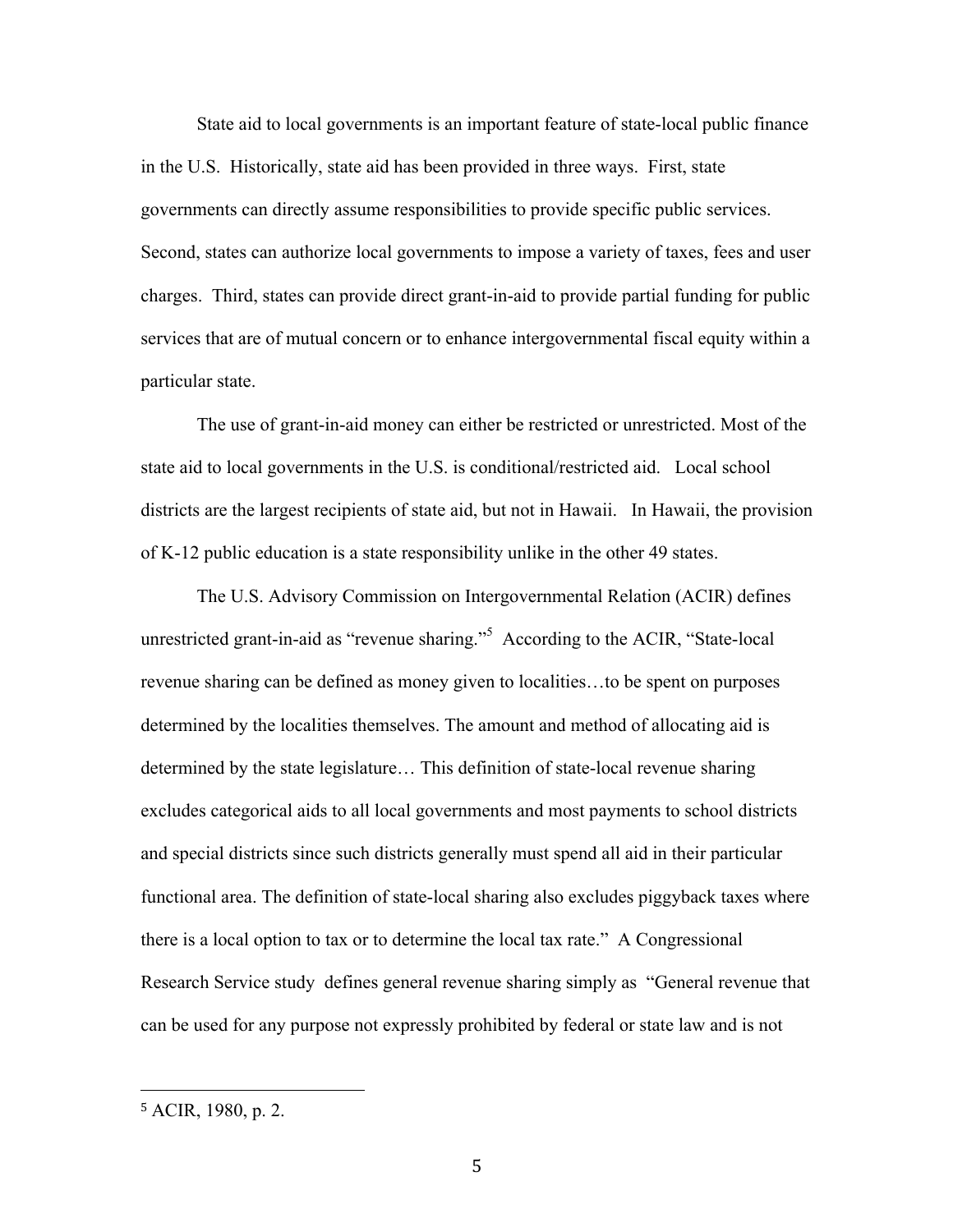limited to narrowly defined activities."<sup>6</sup>

State revenue-sharing programs vary widely across the country. They can differ in which revenue streams are shared and how they are distributed. Some are more complicated than others. In sum, there is not one single model that describes all of them.

For example, South Carolina distributes money from a broad based fund, the State's general fund. Since 1991, South Carolina law, entitled *State Aid to Subdivisions Act,* has set the amount to be given to local governments (the Local Government Fund) at 4.5% of the State's last completed fiscal year's general fund. Amounts received by county and municipal governments depend solely on their population.

In Michigan, the State shares a portion of its 4% state sales tax with local governments. Since 1947, the Michigan Constitution requires the state to share sales tax revenues with the state's local governments. Michigan's unusual revenue sharing program is composed of two parts, one established by the State Constitution and the other by statute. An amendment to the Constitution in 1963 apportions 15% of the gross collections from the 4% state sales tax to be distributed to local governments on a per capita basis. The statutory portion apportions 21.3% of the 4% state sales tax to local governments. Exactly how the allocation percentages in South Carolina and in Michigan were determined is a mystery.

Hawaii's state government currently shares revenues from a tax with an even narrower base than the general sales tax --the transient accommodation tax. III. Brief Profile of Hawaii's State and County Governments and Revenue Sharing

<sup>6</sup> Dilger, 2015, p. 2.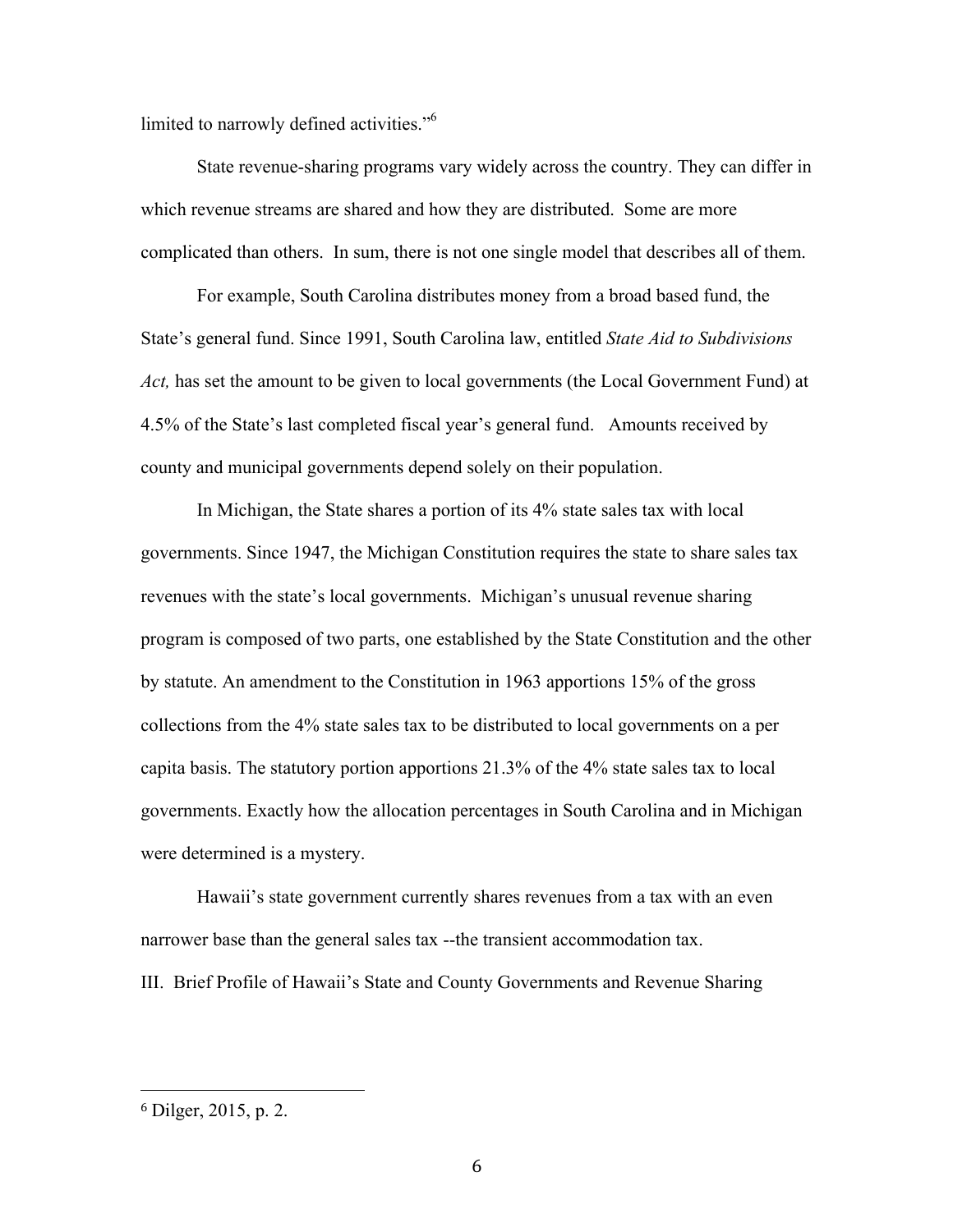In 2012 there were over 38,900 general-purpose local governments in the U.S.; they include 3,031 counties, 19,522 municipalities, and 16,369 townships. Hawaii, by contrast, has a very simple government structure. Government in Hawaii is highly centralized with the state government being the dominant player. Local governments in Hawaii comprise essentially of four county governments: Hawaii County, Maui County, Kauai County, and the City and County of Honolulu. Hawaii State Constitution assigns responsibility for a number of important service functions to the state government that elsewhere is assigned to local governments. The most notable such service responsibility is K-12 public education.

Counties in Hawaii also have less revenue raising authority than local governments do in most states.<sup>7</sup> The U.S. Advisory Commission on Intergovernmental Relations (ACIR) observed in 1989, "Consequently, [Hawaii's] counties are limited in their ability to initiate new functions."<sup>8</sup> Hawaii's state government guards its taxing power jealously. Hawaii has 17 separate tax laws of which 14 are administered by the State; the counties administer only the local property tax, the motor vehicle weight tax, and the public utility franchise tax. $\degree$  Counties in Hawaii were not even authorized to set their own property tax rates until 1989. As seen in Table 1, in fiscal year (FY) 2013 the state government in Hawaii accounted for over three-fourth of state and local government

<sup>7</sup> ACIR, 1989, p. 153; see also Pratt and Smith, 2000, Chapter 10.

<sup>8</sup> ACIR, 1989, p. 153. [ ] added by the author.

<sup>9</sup> Mak, 2008, p. 80.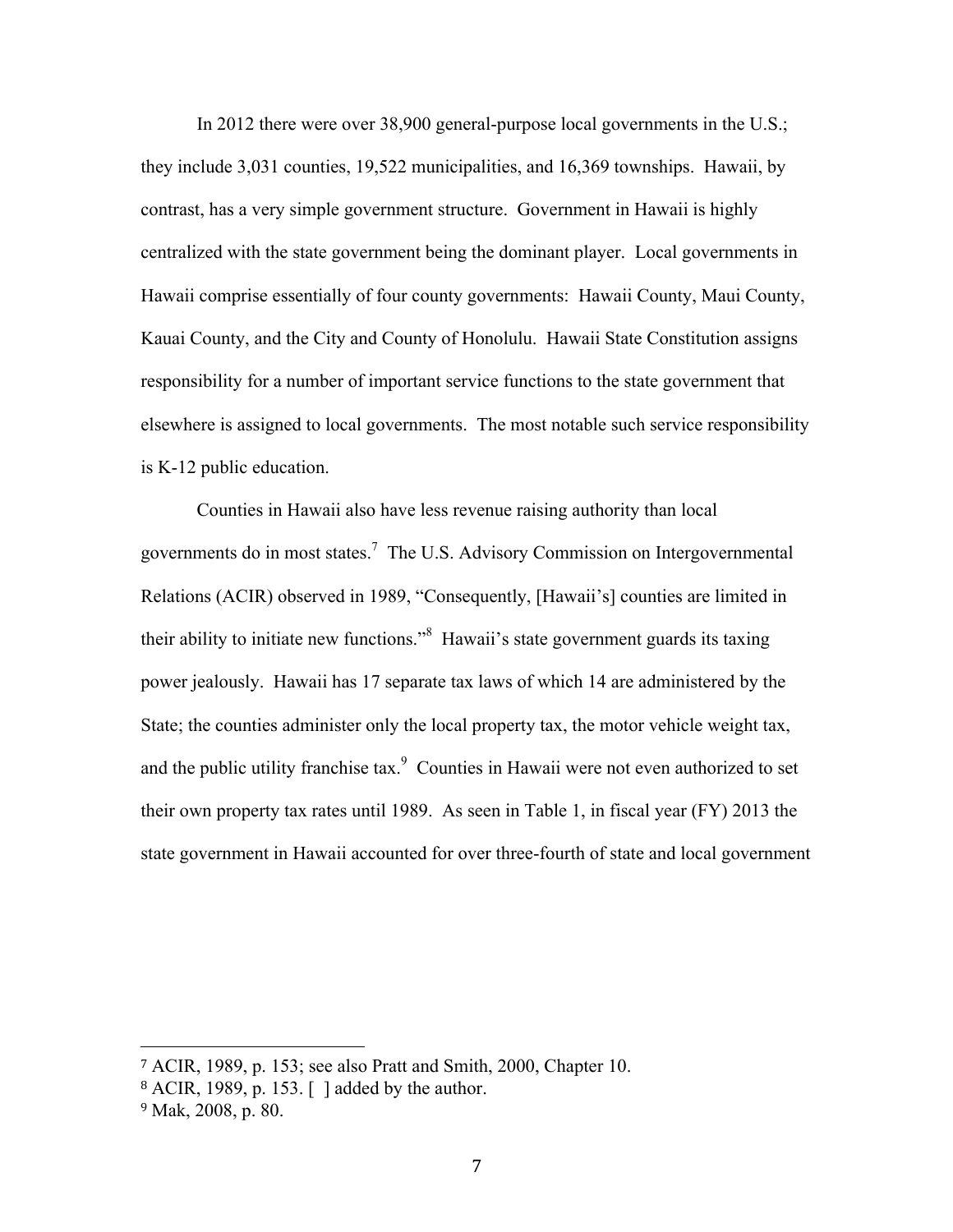revenues and direct expenditures; the comparable percentages are significantly lower for

all state governments in the  $U.S.<sup>10</sup>$ 

#### Table 1

State Government's Share in State and Local Finance in Hawaii and the U.S.: FY2013

| Hawaii | U.S   |
|--------|-------|
| 77.9%  | 62.7% |
| 76 O   | 55.0  |
| 75.8   | 58.2  |
| 77 2.  | 47.4  |
|        |       |
| 79 O   | 43.2  |
|        |       |

Source: U.S. Census Bureau, *Survey of State and Local Government Finances, 2013* at http://www.census.gov/govs/local/

Because of Hawaii's extremely centralized fiscal structure, Hawaii's state

government has had a lengthy history of sharing its revenues with the counties. Between

1947 and 1965 portions from the yield of the general excise tax (GET) (and the modest

public company service tax) were distributed to the counties by formula.<sup>11</sup> According to

Lowell Kalapa of the Tax Foundation of Hawaii, for many years Hawaii's counties

received about 40% of the GET revenues.<sup>12</sup> Of the amounts distributed, Honolulu

received 55%; Hawaii County, 20%; Maui County, 15%; and Kauai County 10%.<sup>13</sup>

Beginning in 1965, GET revenue sharing was replaced by a system of grant-in-aid (Act

155, SLH 1965). Distribution of Act 155 aid money was based on how much effort each

<sup>10</sup> The ACIR estimated that in FY 1987 the Hawaii State Government received 82 percent of total State and county own-source revenues while the counties received the remaining 18 percent. ACIR, 1989, p. 154.

<sup>11</sup> ACIR, 1989, p. 149. See also Pratt and Smith, 2000, Chapter 10.

<sup>12</sup> Kalapa, 1992, p. 42. GET revenues increased from \$17.8 million in FY 1949 to \$54 million in FY 1965. Schmitt, 1977, p. 637.

<sup>13</sup> ACIR, 1989, p. 154.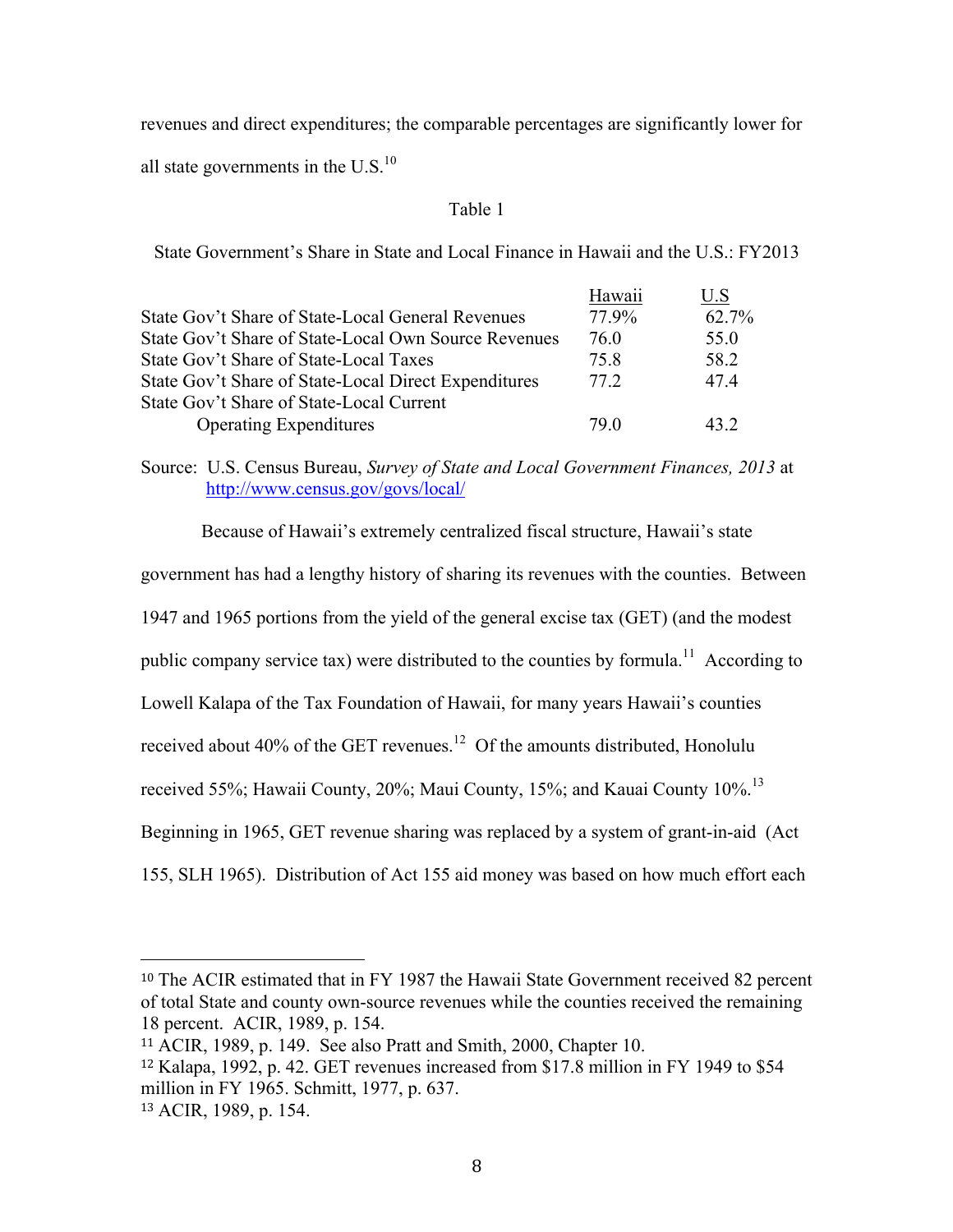county made to raise property tax revenues.<sup>14</sup> A parade of county mayors to the Legislature to lobby for more state aid is held every year. Grant-in-aid to the counties increased annually from \$9.363 million in FY 1966 to a peak of \$19.5 million by FY 1972.<sup>15</sup> The counties could spend the money any way they wished.

In October 1972 the Federal Government (under Republican President Richard Nixon) initiated a program of General Revenue Sharing (GRS) with state and county governments in the U.S. The program was terminated during the presidency of Ronald Reagan in October 1986. In Hawaii 69.1% of the GRS local government money was distributed to the City and County of Honolulu, 9.9% to Maui County, 14.9% to Hawaii County, and  $6.1\%$  to Kauai County.<sup>16</sup> In order to receive revenue from the program, a state government "must maintain the amount of aid to local units at a level not less than the amount of aid given by the state in fiscal year  $1972...$ <sup>"17</sup> If Hawaii's state government could not reduce aid to the counties without losing federal general revenue sharing money, it was not obliged to increase it either. And it did not. <sup>18</sup> Act 155 grantin-aid was terminated around the time the Federal GRS ended.

In 1986, the Hawaii Legislature enacted legislation (Act 340) to tax occupancy of transient accommodations beginning January 1, 1987. The tax rate was set at 5%.<sup>19</sup> In FY 1987 (January 1 to June 30, 1987 only), the Department of Taxation (DOTAX) collected \$23.5 million from the TAT; for the first full fiscal year in 1988, DOTAX

<sup>14</sup> Kalapa, 2013.

<sup>15</sup> Schmitt, 1977, p. 154.

<sup>16</sup> ACIR, 1989, p. 151.

<sup>&</sup>lt;sup>17</sup> ACIR, 1974, p. 2. Over this period, the Federal Government distributed about \$83 billion to state and local governments. General revenue sharing with state governments ended in 1981.

<sup>18</sup> Kalapa, 1992, p. 49.

<sup>19</sup> This was in addition to the 4% general excise tax (GET).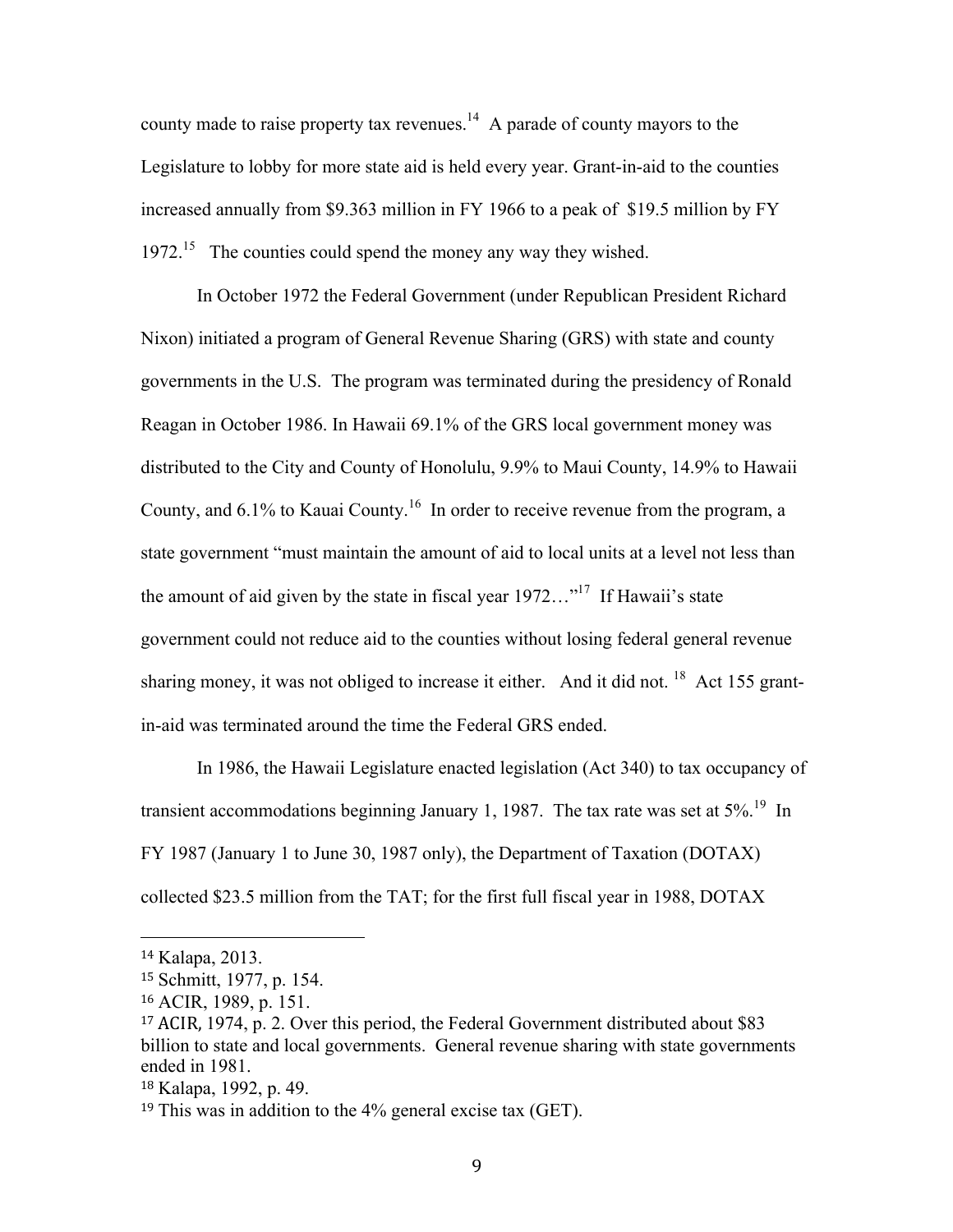collected \$67.3 million. Initially, money collected from the TAT was not allocated to the counties directly as a replacement for Act 155 fiscal aid but was allocated, instead, to the State's General Fund. Pursuant to Act 345 (SLH 1986), the State distributed aid money to the counties for "infrastructure/or tourism related activities." The State distributed \$12 million to the counties in FY 1987; the amount was raised to \$20 million in FY 1989.<sup>20</sup>

An ACIR report written for the 1988 Hawaii Tax Review Commission recommended that the TAT be transferred from the State to the county governments "based on the proposition that its incidence is, more than any other revenue source in Hawaii's fiscal system, on the visitor. If the benefit principle is to be accorded high priority in tax policy, the TAT is especially well suited for financing public services from which visitors are beneficiaries."<sup>21</sup> The ACIR estimated that "approximately 53% of all outlays for services from which visitors directly benefit are made by the counties…By comparison the major services for which the State is responsible provide nearly all their benefits to residents of Hawaii. Services directly benefiting visitors amount to less than 14% of State spending."22 However, ACIR concluded, "The major issues are whether the additional revenue loss to the State budget would be judged reasonable in light of competing claims, and whether the counties could sustain the necessary case that their outlays for services benefiting visitors are sufficient to justify the additional tax.<sup>223</sup> ACIR's recommendation came at a time when the State had a structural surplus.<sup>24</sup>

<sup>20</sup> ACIR, 1989, p. 154.

<sup>21</sup> ACIR, 1989, p. 148.

<sup>22</sup> ACIR, 1989, p. 149.

<sup>23</sup> ACIR, 1989, p. 302.

<sup>24</sup> ACIR, 1989, p. 139.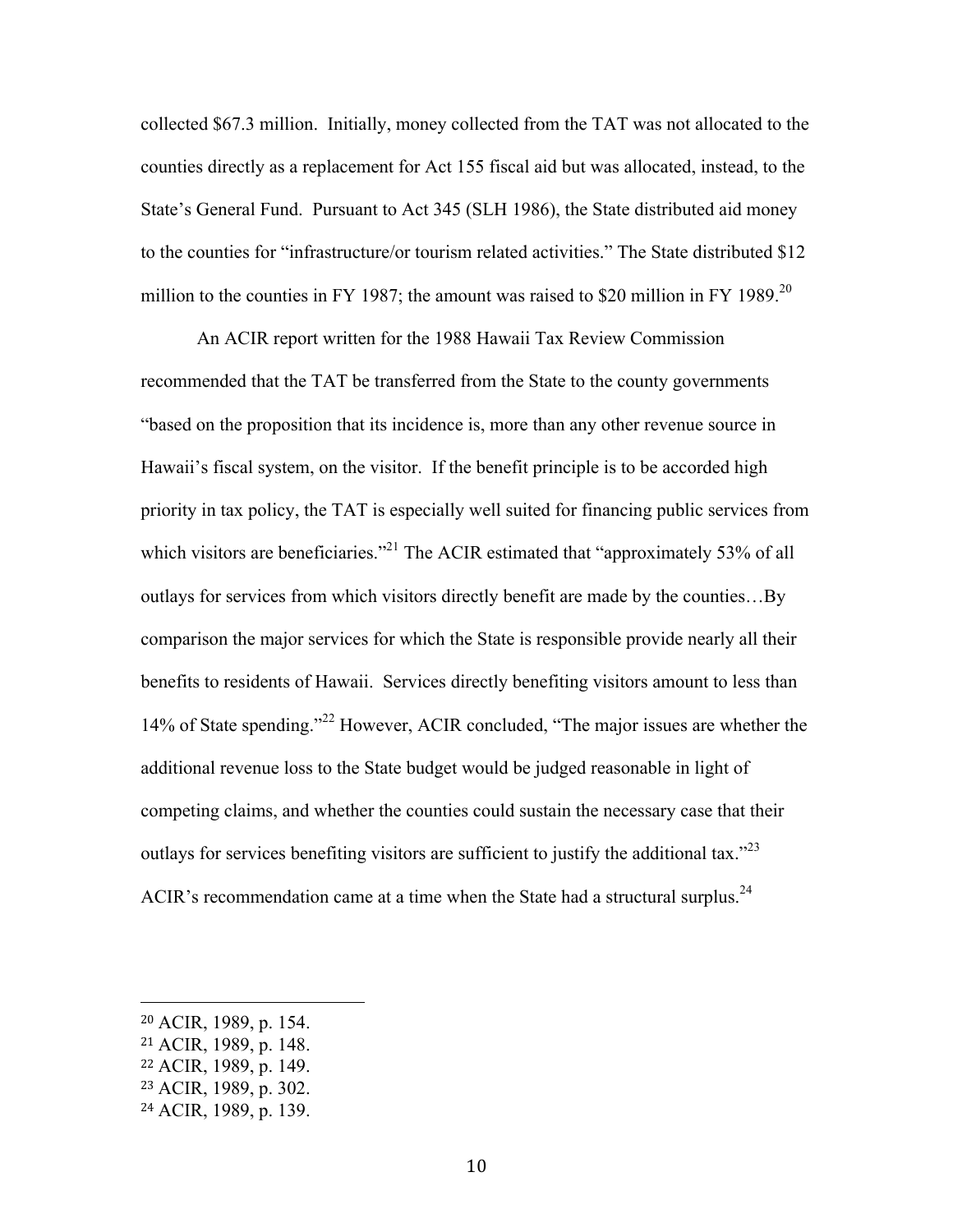The State Legislature did not act on ACIR's recommendation. The visitor industry—then and now—opposed the transfer fearing that granting the counties independent revenue setting authority would result in unequal TAT tax rates and confusion.<sup>25</sup> Since 1990 the counties have received some portion of the TAT revenues each year as general revenue sharing. The Conference Committee Report on the bill that introduced the county allocations noted that both houses of the Legislature also considered other taxes as potential candidates for revenue-sharing, including a portion of the public service company tax, animal fines, and unadjudicated traffic and parking fines and forfeitures to the counties, but the Conference Committee argued that "administrative costs and burdens of distributing revenues from several smaller sources will be considerably greater than the costs of distributing from one large source.<sup> $26$ </sup>

#### IV. History of the TAT in Hawaii

!!!!!!!!!!!!!!!!!!!!!!!!!!!!!!!!!!!!!!!!!!!!!!!!!!!!!!!

The hotel room tax is the most widely employed tourist tax in the world. In the U.S the hotel room tax—separate from local sales taxes levied on tourist lodgings—is levied by both state and local governments, but most frequently at the local government level. Only five states, including Hawaii, do not allow local/municipal governments to levy a separate lodging tax. The other four states, besides Hawaii, are New Hampshire, Maine, Connecticut and Delaware, $27$  and only New Hampshire and Maine, among these

<sup>25</sup> A memo from member Ray Soon to the chair of the WG (dated May 29, 2015, p. 2) summarized the advantages and disadvantages of granting the counties the authority to levy their own TAT as follows: The primary strengths of the approach are that it fosters a greater sense of "home rule" and that it removes the annual petitioning by the Counties to the Legislature. The primary weaknesses are that the industry will have five legislative bodies with which to deal on TAT matters and the tax can be applied inconsistently, leading to confusion."

<sup>26</sup> The Department of Taxation Presentation to the WG handouts—April 1, 2015. <sup>27</sup> Michel, 2012.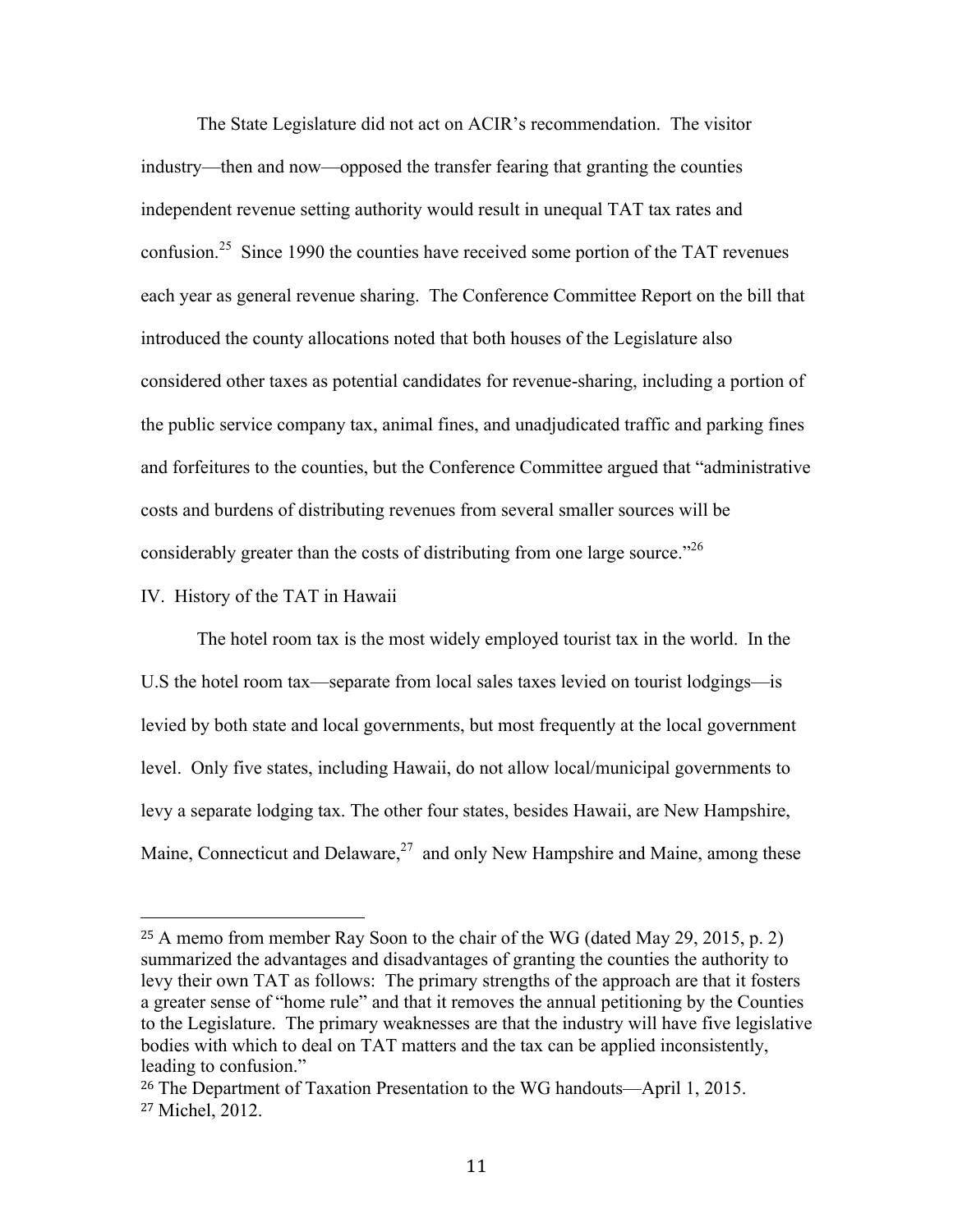four states, share their lodging tax revenues with local governments to support the provision of general government services.

Although the TAT in Hawaii is imposed on the gross rental receipts of lodging suppliers (e.g. hoteliers), it is essentially passed on to consumers; thus it is a consumption tax. Since most of the consumers are non-resident visitors, the burden of Hawaii's TAT is largely exported. Research by several University of Hawaii economics professors found that Hawaii's 5% TAT of 1987 did *not* have a statistically significant negative revenue impact on lodging suppliers.<sup>28</sup> Since 1987 the tax rate has been raised several times to the current rate of 9.25%. Table 2 displays TAT rate changes and the corresponding effective dates since its inception:

#### Table 2

#### TAT Rate Changes and Effective Dates, 1987-Current

| <b>Effect Date</b> | Rate    |
|--------------------|---------|
| January 1, 1987    | 5.0%    |
| July 1, 1994       | $6.0\%$ |
| January 1, 1999    | 7 25%   |
| July 1, 2009       | 8.25%   |
| July 1, 2010       | 9 25%   |

Source: The Auditor, State of Hawaii, 2015, Exhibit 1-1, p. 1-3.

Hawaii was a latecomer in taxing hotel room rentals due to vigorous opposition from the visitor industry and powerful politicians. In time, the majority members of the Honolulu Chamber of Commerce came to support a tax on transient accommodation

<sup>28</sup> Bonham et al., 1992.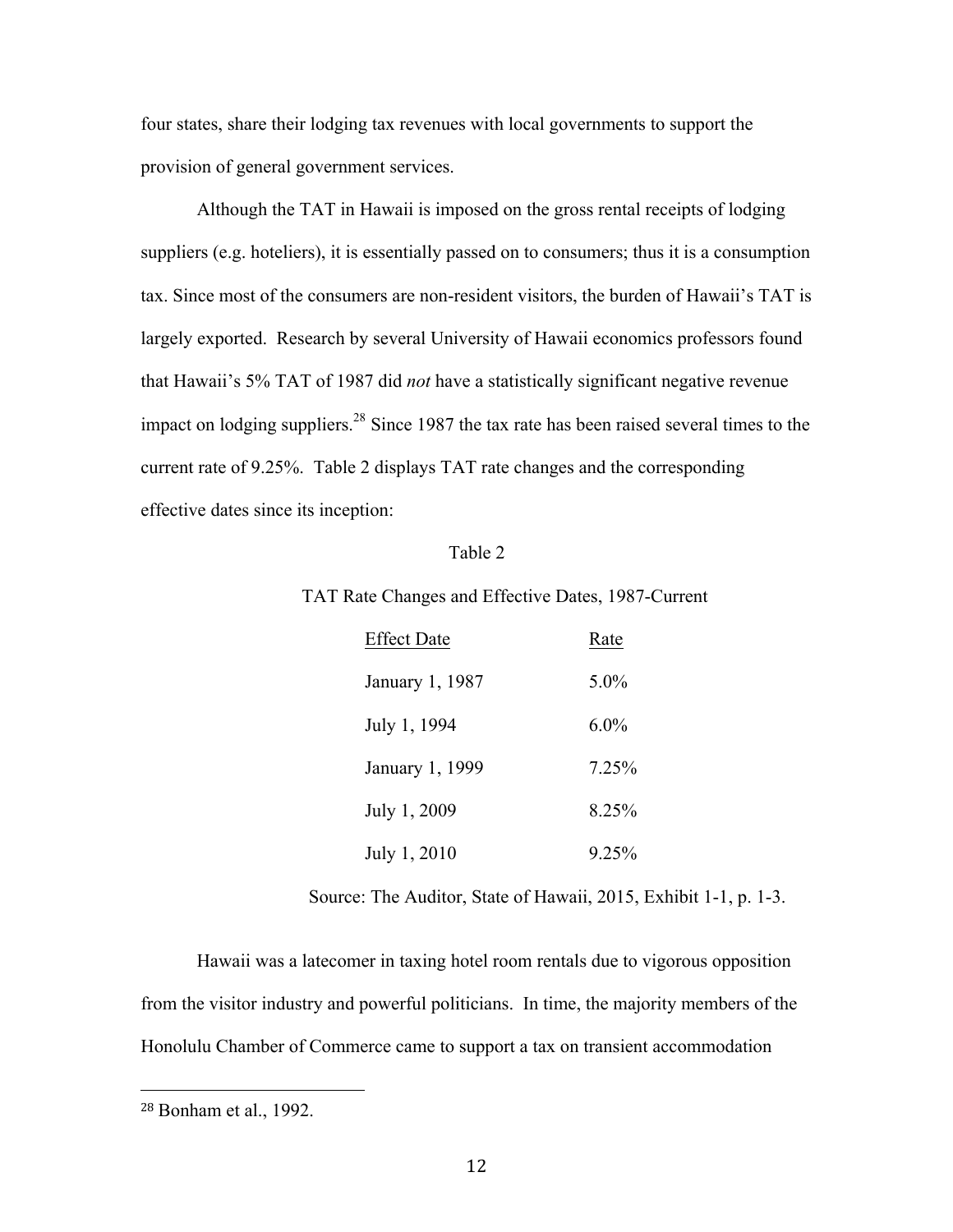rentals because the visitor industry wanted to have a dedicated source of funding for generic tourism promotion, and later, a world-class convention center. In Hawaii, money to fund the Hawaii Visitors Bureau (HVB)—a private organization--for tourism promotion was raised through private membership subscriptions and State appropriation. Soliciting private money was difficult work and did not produce the desired results. Over time, the State's share of HVB's budget grew.<sup>29</sup> The industry simply could not raise enough money on its own to support HVB. While many wanted to see more money spent on tourism promotion, there were not enough of them who were willing to dip into their own pockets to pay for it. The incentive is to let someone else contribute and the noncontributor still benefits as a free-rider. It is a classic example of "market failure". The only way to overcome free-riding is to tax the industry and use the revenue to pay for the desired expenditures. It is one instance where the government can do something good for the industry that the industry cannot do for itself and with better outcomes for both the industry and the community.

There was also the matter of finding money for the still-to-be-built \$350 million Hawaii Convention Center. The Hawaii Visitors Bureau was interested in attracting conventions to Hawaii as early as the 1960s but Honolulu did not have a convention center to host large meetings. The City and County of Honolulu had neither the authority to levy a hotel room tax nor an excise tax that could have funded a county facility; the State was in a better financial position to complete the task.

However, when Hawaii's statewide transient accommodation tax was first imposed in 1987, State lawmakers did not dedicate revenues from the 5% TAT to Hawaii

<sup>29</sup> Bonham and Mak, 1996; and Mak and Miklius, 1993.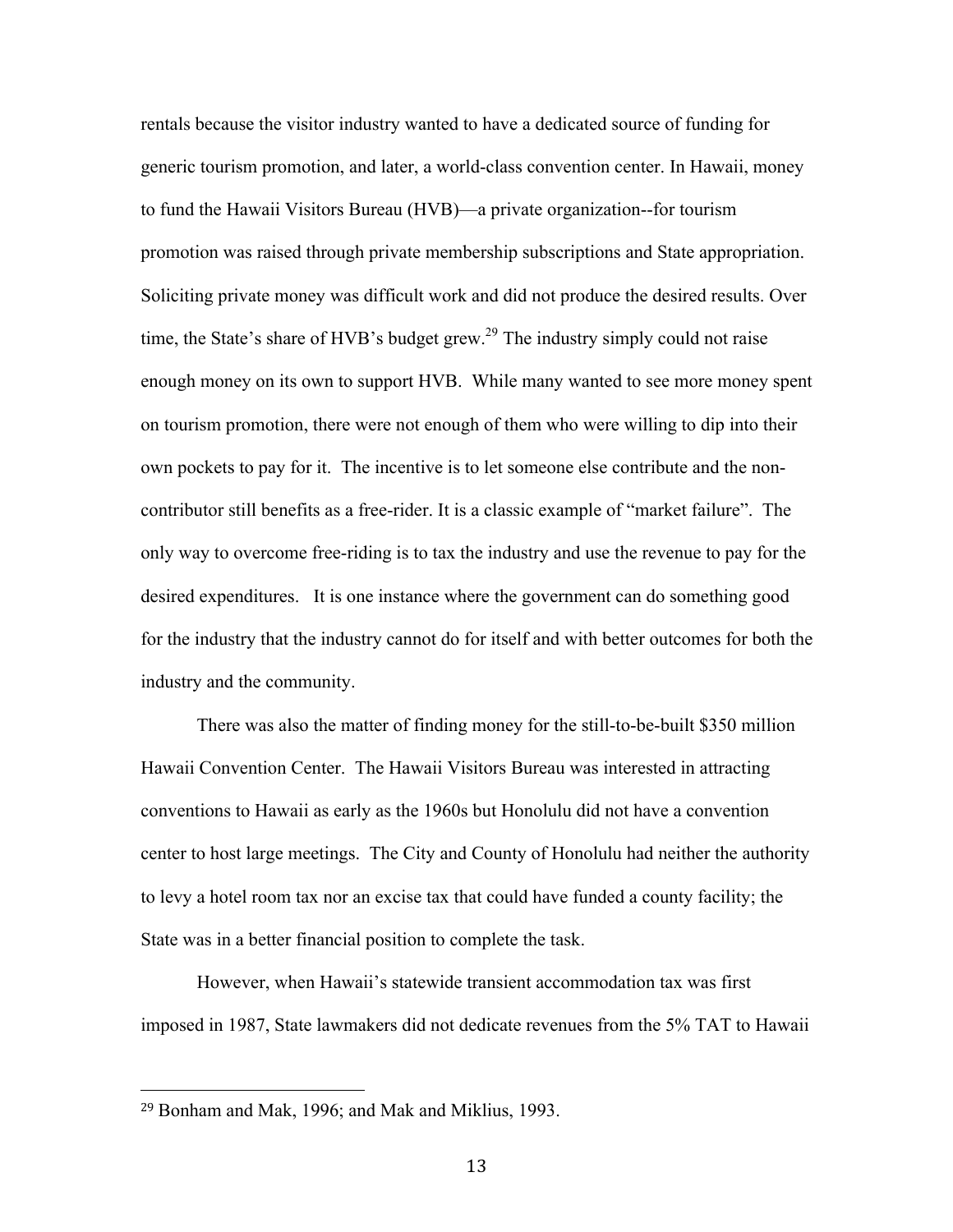Visitors Bureau, a private entity.<sup>30</sup> The Hawaii Convention Center—a state-owned facility—was still not close to being built in 1987; it would be completed 10 years later in October 1997. In 1990, the Legislature decided to allocate 95% of the revenues from the TAT to the counties, retaining the remaining 5% to defray "TAT-related administrative purposes". The counties received the following shares: 44.1% to the City and County of Honolulu, 22.8% to Maui County, 18.6% to Hawaii County, and 14.5% to Kauai County. How these shares—which remained unchanged to this day-- were determined was never explained.

As the convention center approached completion, there was no more money to pay for it unless the Legislature took back the TAT revenues from the counties. Instead, the Legislature raised the 5% TAT rate to 6% in 1994 to gain a head start in raising revenue for the convention center, and raised it again to 7.25% in 1999. Timeshare units that were rented were now subject to the TAT. TAT money was now divided into 3 pools. The Convention Center Capital Special Fund received 17.3% of the proceeds, the Tourism Special Fund (for marketing) received 37.9%, and the counties received the remaining 44.8%. Since then, general (macro-) economic conditions in the State dictated how the State distributed the TAT revenues. The State Legislature was more generous to the counties in good times; in bad times, the State diverted some of the TAT money for itself.

In recent years, capping existing distributions and diverting any excess revenues to the State's General Fund was one way the State dipped into the TAT revenue pool.

<sup>30</sup> Act 156 signed into law by Governor Ben Cayetano on July 9, 1998, established the Hawaii Tourism Authority (HTA) to oversee tourism marketing. Thereafter, money for tourism marketing was appropriated to HTA, and HTA contracted with Hawaii Convention and Visitors Bureau (and others) to market tourism in specific markets.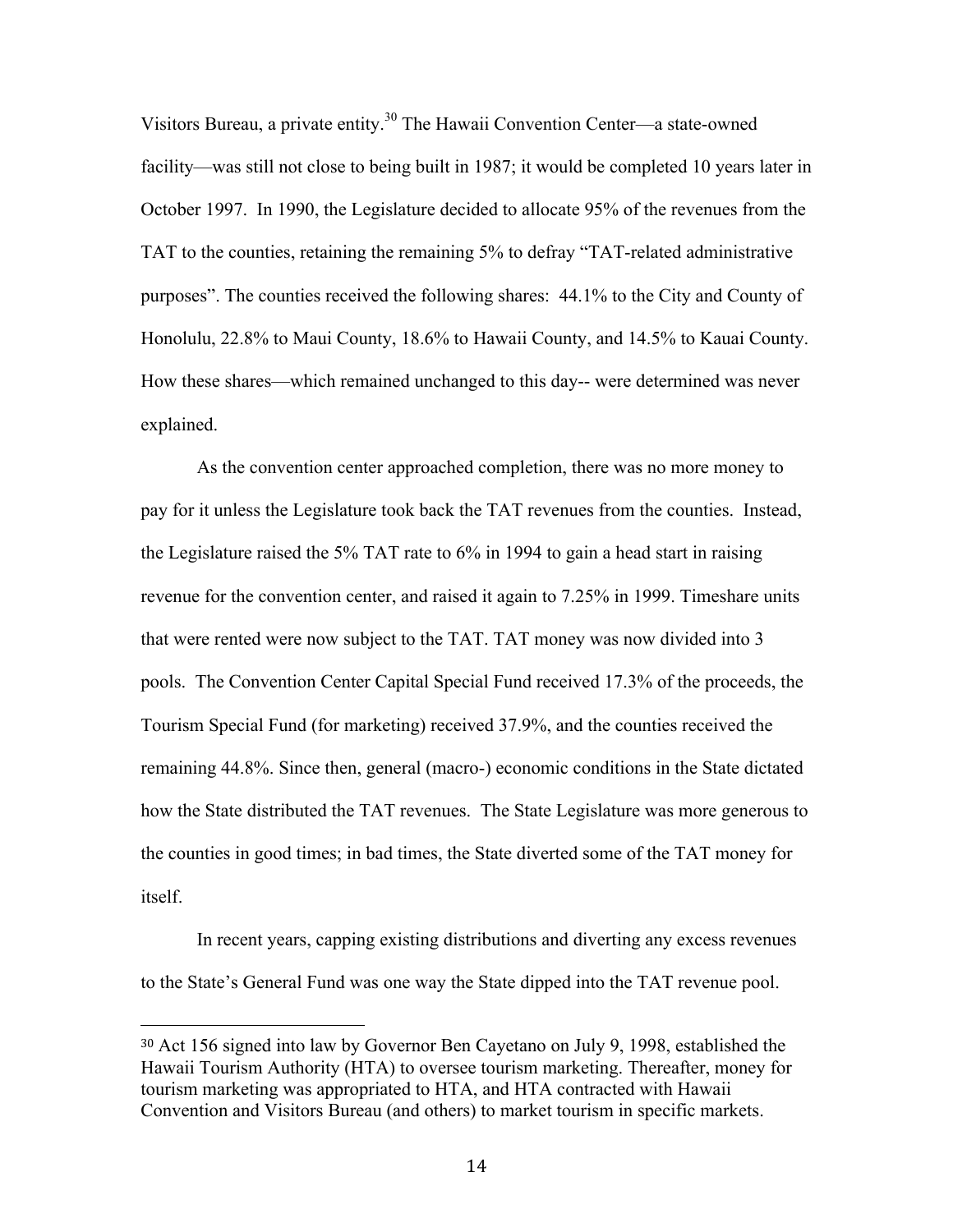Another measure taken to bolster the State's treasury during the Great Recession was to raise the lodging tax rate and allocate the additional money generated to the State's General Fund. The TAT tax rate was raised to 8.25% effective July 1, 2009 and to 9.25% in 2010 (to sunset in 2015 but in 2013 the Legislature made it permanent). The new law allocated \$93 million to the counties instead of 44.8% of TAT revenues; the Convention Center Enterprise Special Fund received \$33 million instead of 17.3%, and the Tourism Special Fund received \$82 million instead of  $34.2\%$ <sup>31</sup> The State kept what was left for itself. In a Conference Committee Report, the Legislature explained that it was part of a package of measures intended to increase and preserve State revenues derived from the TAT because of the State's extended economic crisis during and right after the Great Recession. 32

Act 174 (H.B. No. 1671) enacted in 2013 to take effect on July 1, 2014 allocated \$103 million to the counties in FY 2014-15, the same amount in FY 2015-16, and (back down to) \$93 million for each fiscal year thereafter. The City and County of Honolulu would receive 44.1%; Maui County, 22.8%; Hawaii County, 18.6%; and Kauai County, 14.5%, the same shares as in 1990.<sup>33</sup> The county variables that appear to be most closely correlated with the current distribution of the TAT among the four counties are the visitor

<sup>31</sup> See State-County WG (TAT) Interim Report DRAFT 11/28/2014, p. 11.

<sup>&</sup>lt;sup>32</sup> See State-County WG (TAT) Interim Report DRAFT 11/28/2014, p. 9. <sup>33</sup> Twenty-Seventh State Legislature, Second Special Session of 2013. *Act 174,* p. 613. The county variables that appear to be most closely correlated with the current distribution of the TAT among the four counties are the visitor daily census and the visitor plant inventory which are good proxy variables for public service needs of visitors. Members of the Working Group did not recommend a change to the distribution among the counties.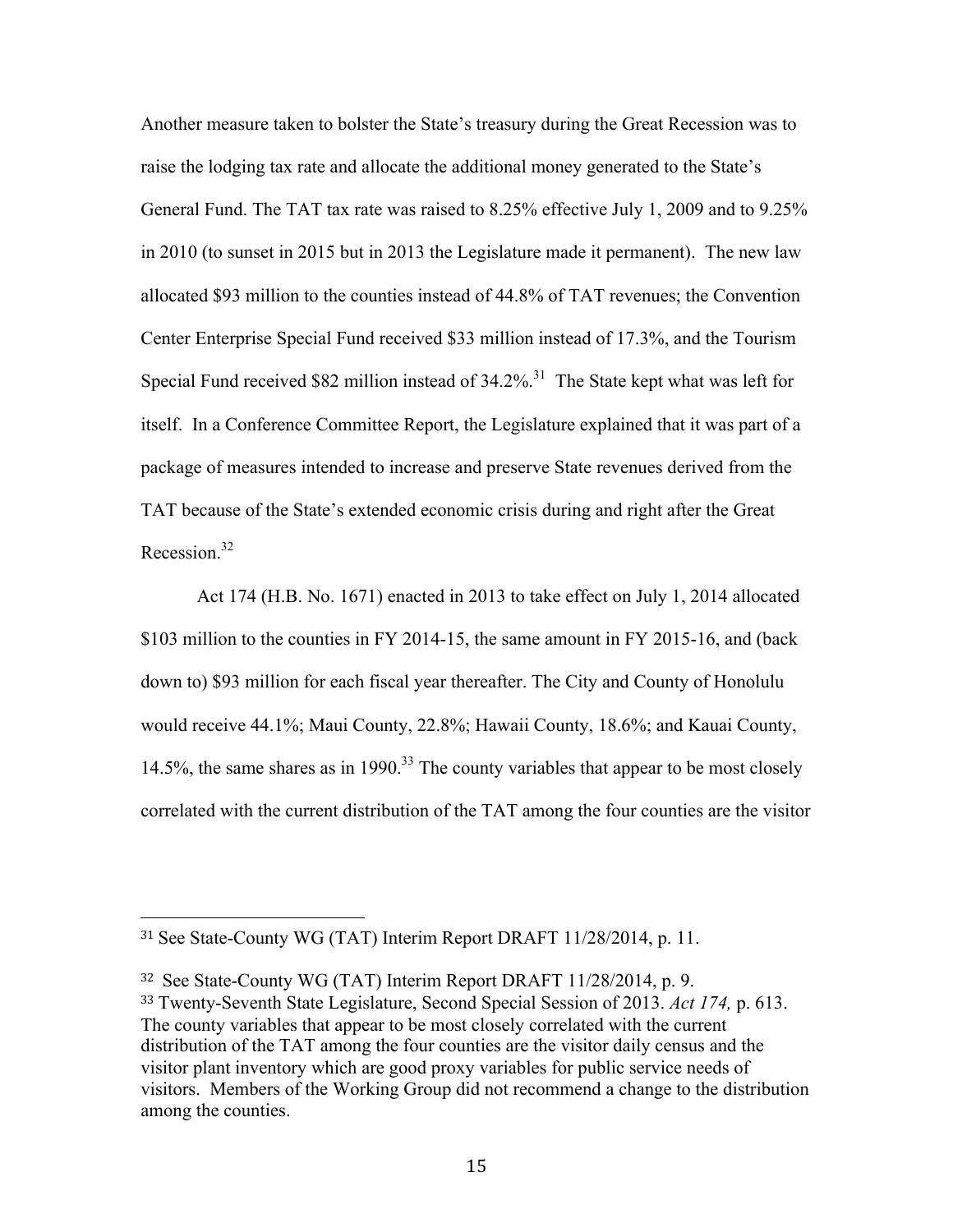daily census and the visitor plant inventory which are good proxy variables for public service needs of visitors.

With all the rate changes, nominal TAT revenues collected by the State increased by more than six-fold, from \$67.3 million in FY1988 to \$421 million in FY2015.<sup>34</sup> During those 28 years, and through some trying times, collections declined in only four of those years, 1991, 1994, 2002, and 2009. The largest percentage decline in a single year was in FY2002 at 11.1%, followed by FY2009 at 8.2%.

Adjusted for inflation, TAT collections increased by 2.7 fold from \$99.6 million to \$270.7 million in (constant) year 2000 dollars.<sup>35</sup> Inflation-adjusted (real) TAT revenues declined during 7 fiscal years, 1991, 1993-1994, 2002, and 2007-2009. The increase in TAT revenues was in part fueled by several tax rate increases. A useful metric, which largely neutralizes the effects of tax rate increases, is the implied tax base that measures the lodging industry's taxable gross income. 36 It provides some indication of the financial health of the lodging industry.

Table 3 displays TAT collections and the associated tax bases in both nominal and constant (year 2000) dollars for FY2000 to FY 2015. FY2000 was chosen as the starting point because the State claimed almost none of the TAT revenues for its General Fund in that year.

<sup>34</sup> Department of Taxation Presentation handout, April 1, 2015.

<sup>35</sup> I used the Honolulu CPI-U as the deflator. Since TAT revenue data are for fiscal years, I converted the annual CPI-U to a fiscal year basis. For example, for FY1987, I averaged the first half CPI-U for 1987 and the second half CPI-U for 1986, and so on. CPI-U data came from the 2014 State of Hawaii *Data Book*.

<sup>36</sup> This is done by dividing the annual TAT revenues by the applicable tax rate. Tax Revenue=Tax Base x Tax Rate.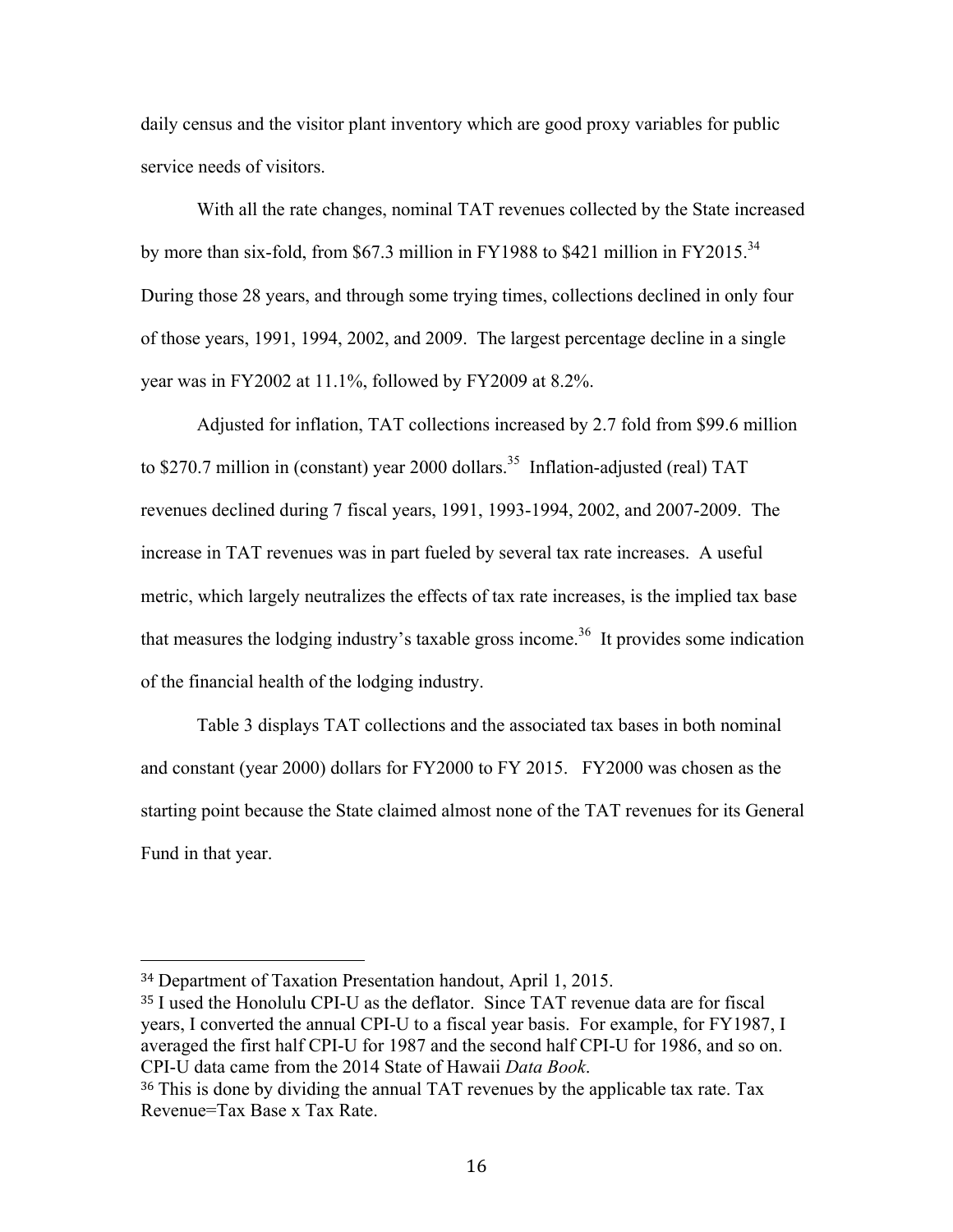#### Table 3

| Fiscal |         | <b>TAT Collections</b> |         | <b>Implied Tax Base</b> |
|--------|---------|------------------------|---------|-------------------------|
| Year   | Nominal | Real                   | Nominal | Real                    |
| 2000   | \$168.6 | \$168.6                | \$2,326 | \$2,326                 |
| 2001   | 177.2   | 174.8                  | 2,444   | 2,410                   |
| 2002   | 157.6   | 153.6                  | 2,174   | 2,119                   |
| 2003   | 170.9   | 164.5                  | 2,357   | 2,269                   |
| 2004   | 181.9   | 176.4                  | 2,509   | 2,434                   |
| 2005   | 198.8   | 192.6                  | 2,742   | 2,657                   |
| 2006   | 217.0   | 194.4                  | 2,993   | 2,571                   |
| 2007   | 224.9   | 183.4                  | 3,102   | 2,530                   |
| 2008   | 229.4   | 178.4                  | 3,164   | 2,460                   |
| 2009   | 210.6   | 160.6                  | 2,714   | 2,070                   |
| 2010   | 224.3   | 167.0                  | 2,563   | 1,908                   |
| 2011   | 284.5   | 204.2                  | 3,076   | 2,208                   |
| 2012   | 323.9   | 229.4                  | 3,502   | 2,480                   |
| 2013   | 368.6   | 253.9                  | 3,985   | 2,744                   |
| 2014   | 395.2   | 270.7                  | 4,272   | 2,926                   |
| 2015   | 421.0   | 284.8                  | 4,551   | 3,079                   |

#### Nominal and Real TAT Revenues and Bases, FY2000-FY2015 (Millions of \$)

Note: "Real" is measured in year 2000 dollars. Source: Department of Taxation (DOTAX) and author's calculations.

Table 3 shows that Hawaii now collects about \$421 million in TAT revenues from taxable lodging industry room revenues of nearly \$4.6 billion. The lodging industry faced tough times during the second half of the 2000-decade as real TAT tax base declined every year between 2005 and 2010; the decline began even before the start of the latest financial crisis and Great Recession. Lower demand for lodging led to higher tax rates on lodging. Hawaii was not alone in raising taxes on tourism to balance government budgets during the Great Recession. $37$ 

V Allocating TAT Revenues Between the State and the Counties

<sup>37</sup> Cauchon, 2009.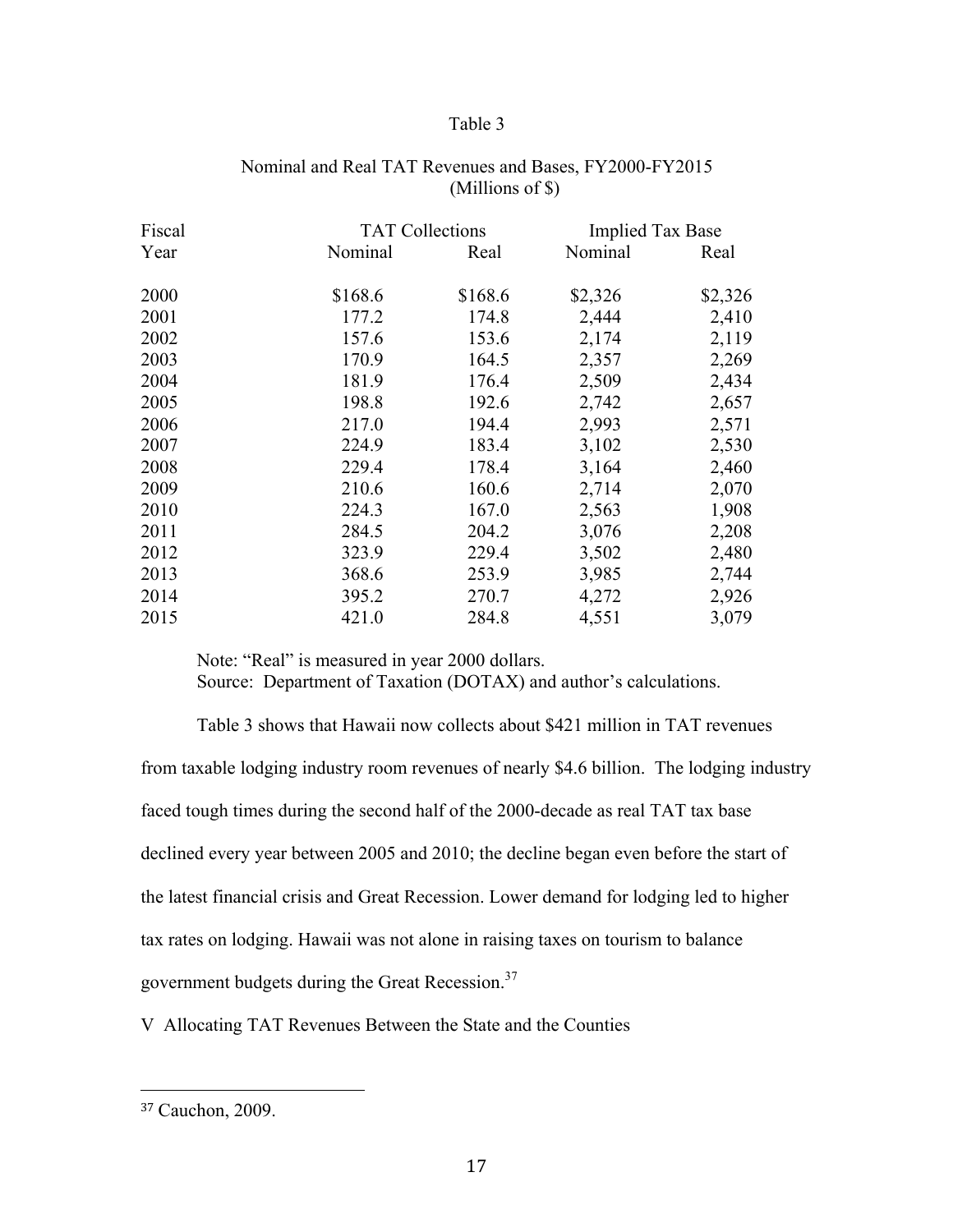Table 4 shows the amount of TAT revenues divided among four pools: the counties, the convention center, tourism, and the State's General (G-) Fund between FY2000 and FY2015. The numbers in () are the percentages of allocated money in each pool, which add up to 100%. The current process of allocating TAT money to the four pools is best described in Act 174 as follows: The State Legislature first appropriates money to the counties, the convention center, and tourism; what is left is distributed to the General Fund. The amounts allocated to the counties, the convention center and tourism for the next few fiscal years are known in advance, but not the amounts going into the G-Fund.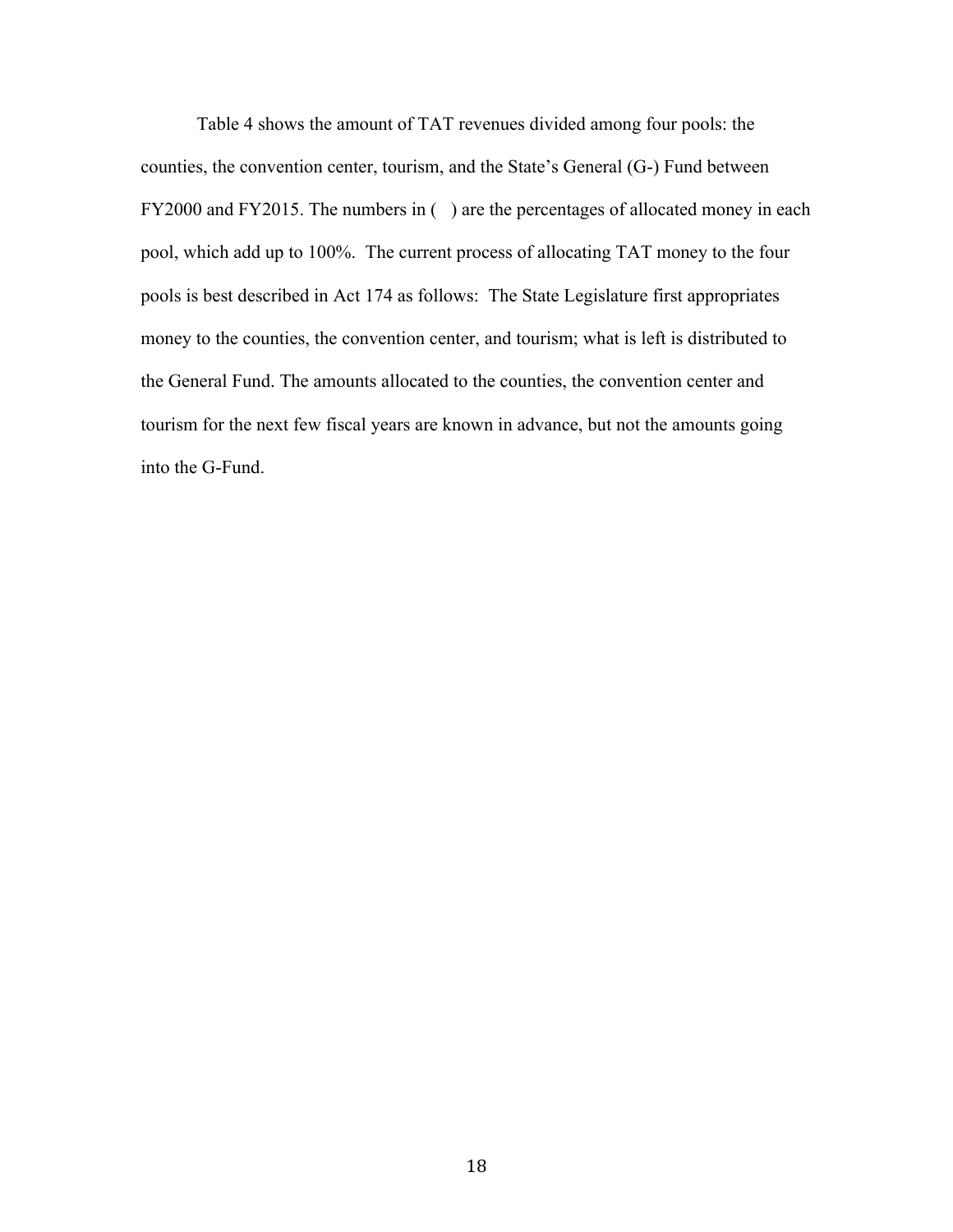#### Table 4

#### Distribution of TAT Revenues: FY2000-FY2017

#### (Millions of current dollars)

| Fiscal |            | Convention       |            |                            |           |
|--------|------------|------------------|------------|----------------------------|-----------|
| Year   | Counties   | Center           | Tourism    | G-Fund                     | Total     |
| 2000   | \$75.4     | \$29.2           | \$63.9     | $\mathbb{S}$<br>$\cdot$ .2 | \$168.6   |
|        | $(44.7\%)$ | $(17.0\%)$       | $(21.3\%)$ | $(0.1\%)$                  | $(100\%)$ |
| 2001   | \$79.4     | $\boldsymbol{0}$ | \$67.1     | \$30.7                     | \$177.2   |
|        | (44.8)     | (0)              | (37.9)     | (17.3)                     | (100)     |
| 2002   | \$70.6     | $\theta$         | \$59.7     | \$27.3                     | \$157.6   |
|        | (44.8)     | (0)              | (37.9)     | (17.3)                     | (100)     |
| 2003   | \$76.5     | \$29.6           | \$63.3     | \$1.5                      | \$170.9   |
|        | (44.8)     | (17.3)           | (37.0)     | (0.9)                      | (100)     |
| 2004   | \$81.4     | \$31.5           | \$63.3     | \$5.6                      | \$181.9   |
|        | (44.8)     | (17.3)           | (34.8)     | (3.1)                      | (100)     |
| 2005   | \$89.1     | \$32.5           | \$64.8     | \$12.4                     | \$198.8   |
|        | (44.8)     | (16.4)           | (32.6)     | (6.2)                      | (100)     |
| 2006   | \$97.2     | \$32.7           | \$70.7     | \$16.4                     | \$217.0   |
|        | (44.8)     | (15.1)           | (32.6)     | (7.6)                      | (100)     |
| 2007   | \$100.8    | \$33.8           | \$73.3     | \$17.1                     | \$224.9   |
|        | (44.8)     | (15.0)           | (32.6)     | (7.6)                      | (100)     |
| 2008   | \$102.8    | \$32.5           | \$78.2     | \$15.9                     | \$229.4   |
|        | (44.8)     | (14.1)           | (34.1)     | (7.0)                      | (100)     |
| 2009   | \$94.4     | \$30.7           | \$72.0     | \$13.6                     | \$210.6   |
|        | (44.8)     | (14.6)           | (34.2)     | (6.4)                      | (100)     |
| 2010   | \$90.6     | \$32.8           | \$69.1     | \$31.7                     | \$224.3   |
|        | (40.4)     | (14.6)           | (30.8)     | (14.1)                     | (100)     |
| 2011   | \$102.9    | \$36.8           | \$85.0     | \$59.8                     | \$284.5   |
|        | (36.2)     | (12.9)           | (29.9)     | (21.0)                     | (100)     |
| 2012   | \$93.0     | \$35.6           | \$69.0     | \$126.3                    | \$323.9   |
|        | (28.7)     | (11.0)           | (21.3)     | (39.0)                     | (100)     |
| 2013   | \$93.0     | \$33.0           | \$71.0     | \$171.6                    | \$368.6   |
|        | (25.2)     | (9.0)            | (19.3)     | (46.6)                     | (100)     |
| 2014   | \$93.0     | \$33.0           | \$82.0     | \$187.2                    | \$395.2   |
|        | (23.5)     | (8.4)            | (20.7)     | (47.4)                     | (100)     |
| 2015   | \$103.0    | \$33.0           | \$82.0     | \$203.0                    | \$421.0   |
|        | (24.5)     | (7.8)            | (19.5)     | (48.2)                     | (100)     |
| 2016   | \$103.0    | \$33.0           | \$82.0     |                            |           |
| 2017   | \$93.0     | \$33.0           | \$82.0     |                            |           |
|        |            |                  |            |                            |           |

Note: The numbers in () represent % of the total TAT revenues in that year. Sources: Department of Taxation (DOTAX) and Act 174.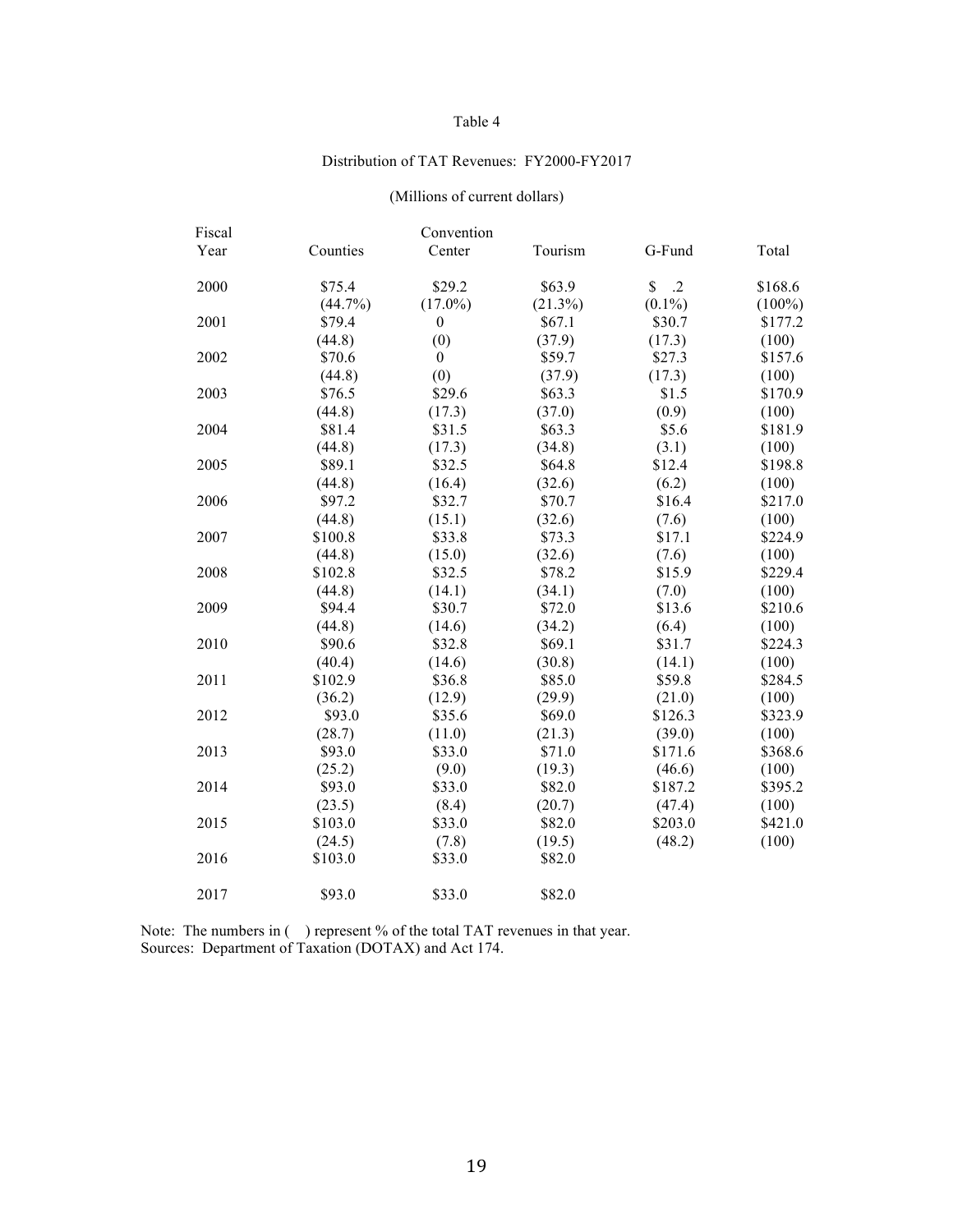Table 4 shows that from virtually nothing in FY2000, the State now controls almost 50 percent—indeed, the largest pool--of total TAT revenues. By comparison, the counties' share of total TAT revenues has declined from 44.7% in FY2000 to less than 25% (24.5%) in FY2015. If the State's current allocation policy remains unchanged, and total TAT collections continue to rise, the gap between the counties' and the State's shares will widen further. Over time, the purpose of taxing hotel room rentals in Hawaii has clearly changed from addressing tourism's market failures increasingly to extracting economic rent from tourism by the State government.

For the counties, *nominal* TAT revenues climbed steadily between FY2000 and FY2015, except in 2002 and in 2009. In FY2015, the counties received nearly \$28 million more than they did in FY2000, but not in *constant* dollars.

#### Table 5

#### County TAT Revenues in Constant (Year 2000) Dollars: FY2000-FY2015

| Year | Amount | Year | Amount |
|------|--------|------|--------|
| 2000 | \$75.4 | 2008 | \$79.9 |
|      |        |      |        |
| 2001 | 78.3   | 2009 | 72.0   |
| 2002 | 68.8   | 2010 | 67.5   |
| 2003 | 73.6   | 2011 | 73.9   |
| 2004 | 79.0   | 2012 | 65.9   |
| 2005 | 86.3   | 2013 | 64.0   |
| 2006 | 83.5   | 2014 | 63.7   |
| 2007 | 82.2   | 2015 | 69.7   |

#### (Millions of \$)

Source: Author's calculations. The deflator is Honolulu CPI-U.

Table 5 shows long-run erosion in the purchasing power of TAT revenues received by the counties.

VI. State and County Provision of Public Services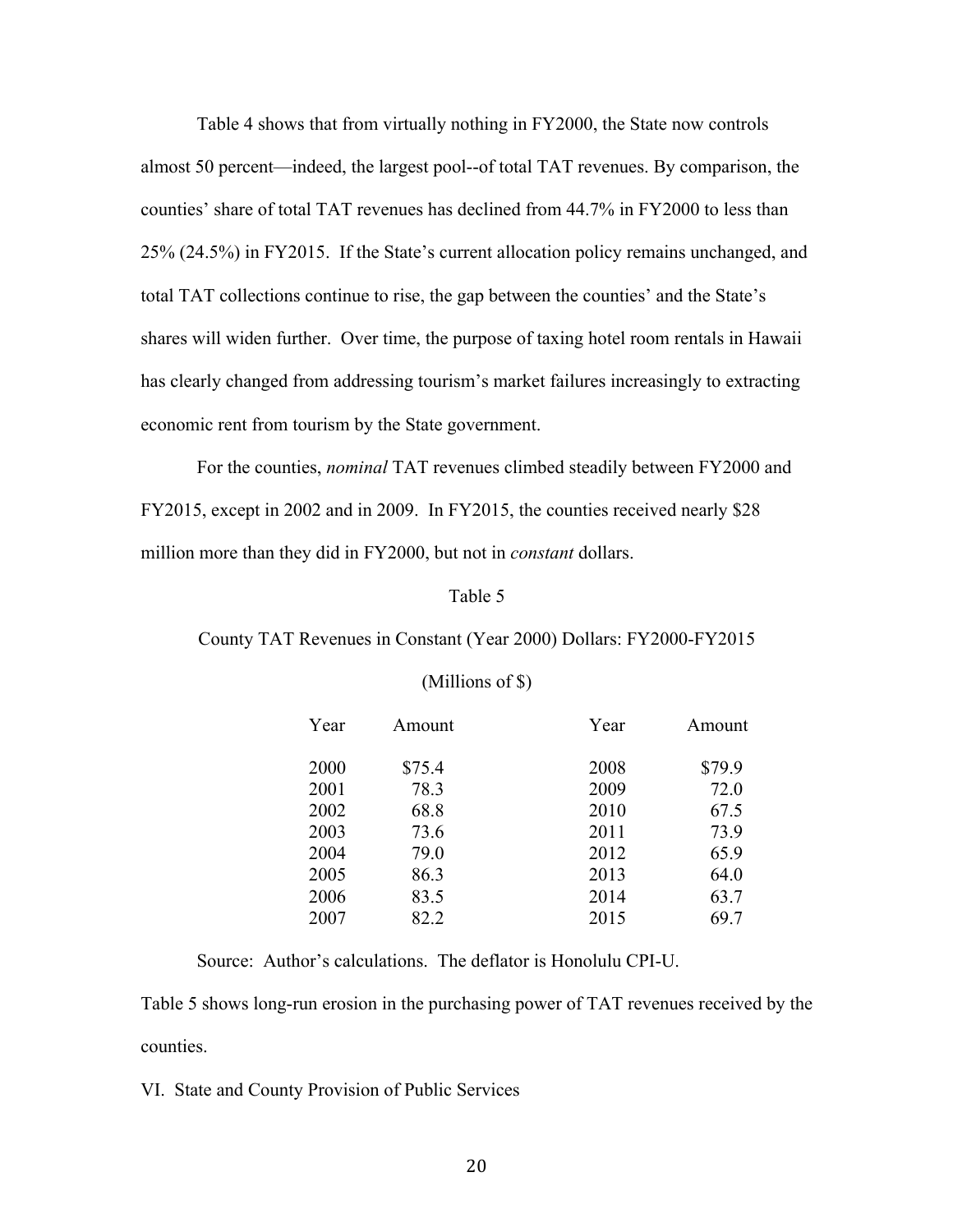The language of Act 174 is unclear about whether the Legislature meant only tourism-related public services or all public services used by both tourists and residents. Working Group Chair Simeon Acoba, a retired Hawaii Supreme Court Associate Justice, observed "[The statute] makes no connection to tourism and this affirms that they [the State and the counties] both have different functions but share certain functions.<sup>38</sup> He opined that it is a broader mandate than just looking at the effect of tourism on the State and the counties.39 Ultimately, the members of the Working Group decided that government spending on tourism should be the determining factor in the allocation of TAT revenues even though TAT revenues allocated to the counties have always been used for general government purposes. One interpretation of this decision is that the government that spends more on tourism deserves to be rewarded with a larger share of the TAT revenues (regardless of how the money received is subsequently spent). The decision would also give the counties a greater share of TAT revenues than the current distribution.

Given the severe time constraint to carry out its assignment, the Working Group made a valiant attempt at ascertaining State and county annual *operating* expenses attributable to the provision of tourism-related public services using expenditure data from their respective *Comprehensive Annual Financial Report* (CAFR) for FY2014. 40 Separating government spending on tourism from total spending was not an easy task since data do not exist on visitor (versus resident) usage of public services. It was further

<sup>&</sup>lt;sup>38</sup> Minutes of the June 3, 2015 meeting at page 8. The words in [ ] were added by this author.

<sup>39</sup> http://files.hawaii.gov/auditor/agendas/TATApprovedMinutes11-05-14.pdf <sup>40</sup> See, for example, the CAFR for the State at http://ags.hawaii.gov/accounting/annualfinancial-reports/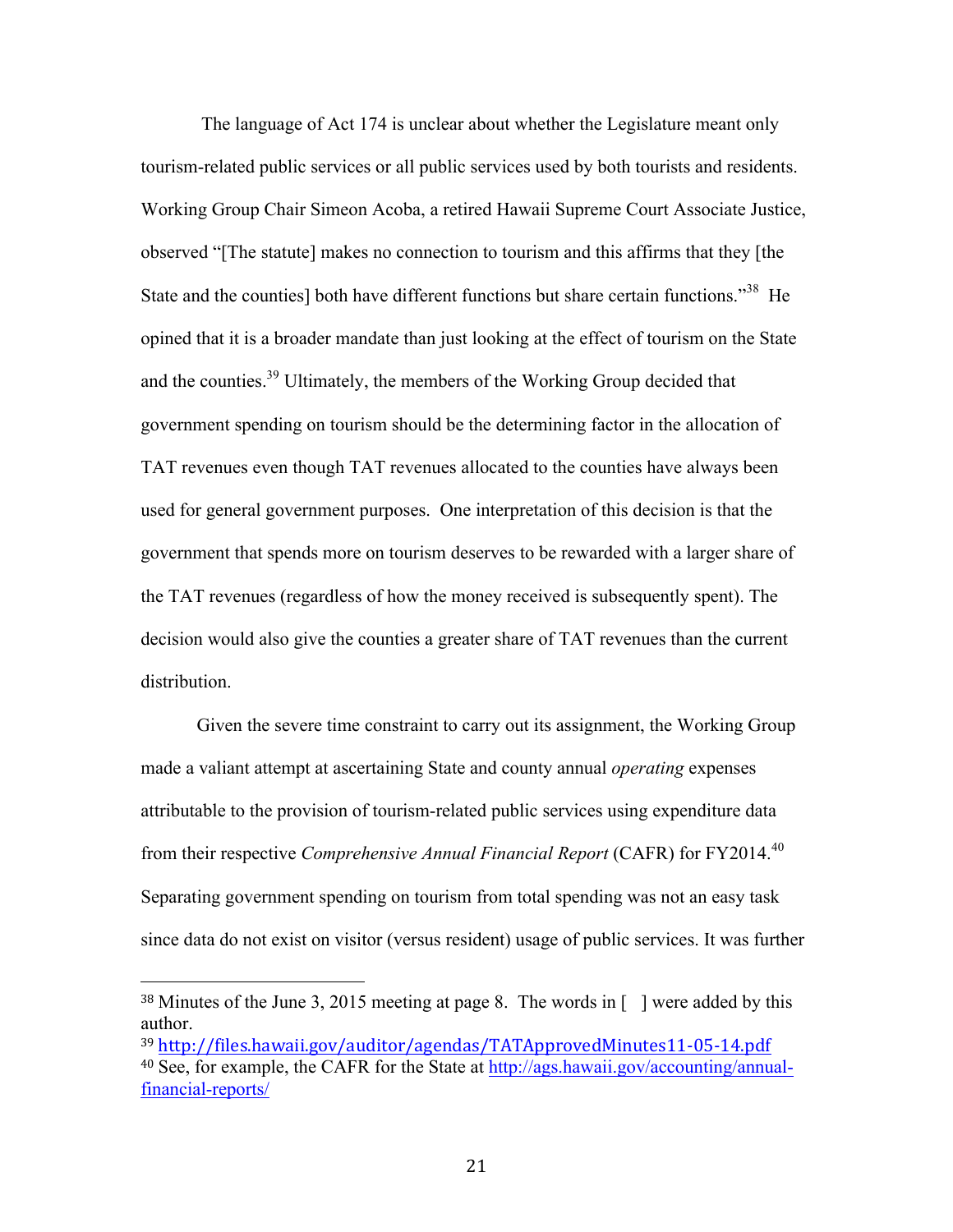complicated by the fact that the State and county governments provide different types of services. Hawaii's counties supply police protection, lifeguards, park and beach management, traffic management, etc. that are consumed directly by visitors. The State, by contrast, provides public services many of them benefit tourists only indirectly; these include education, health and welfare. If there were no tourism, how much less State and local government spending would there be? The WG established separate investigative groups (IGs)—each comprising of five to six WG members--to look into the matter. $41$ 

Briefly, the members of the county investigative group took each expense item in the CAFR and first determined the degree of nexus between tourism and the expenditure item.42 Numerical weights of 1.00, .50, .25 and .00 were assigned depending on whether the nexus was determined to be "high", "moderate", "low", or "none".<sup>43</sup> The same function in two counties may be assigned different weights. The weights were then multiplied by the ratio of (full-year equivalent) tourist population to the sum of tourist and resident population in each jurisdiction to determine the impact of visitors on total government operating expenditures. For example, for Maui County, the impact of visitors on total county expenditures for an expenditure item that has a "low" nexus to tourism is calculated by multiplying .25 (its numerical weight) by the tourists' share of

<sup>41</sup> These were (1) County Duties and Responsibilities Investigative Group; (2) State Duties and Responsibilities Investigative Groups; and (3) Visitor Industry Investigative Group. The Visitor Industry Investigative Group's responsibility was to identify visitorrelated needs for State and county services.

<sup>&</sup>lt;sup>42</sup> For extended discussion on the methodology, see the minutes of the WG meeting on June 3, 2015. The investigative groups focused on gross expenditures rather than net expenditures; the latter net out revenues generated from user charges and grants. 43 Member Ray Soon reportedly said "...when the WG went through the CAFR analysis and they decided on the nexus, they were all frustrated…that they didn't have enough information to do this really well." Hence they were "accepting the findings more as a guide than as precise percentages." Minutes of the October 7, 2015 Meeting on page 3.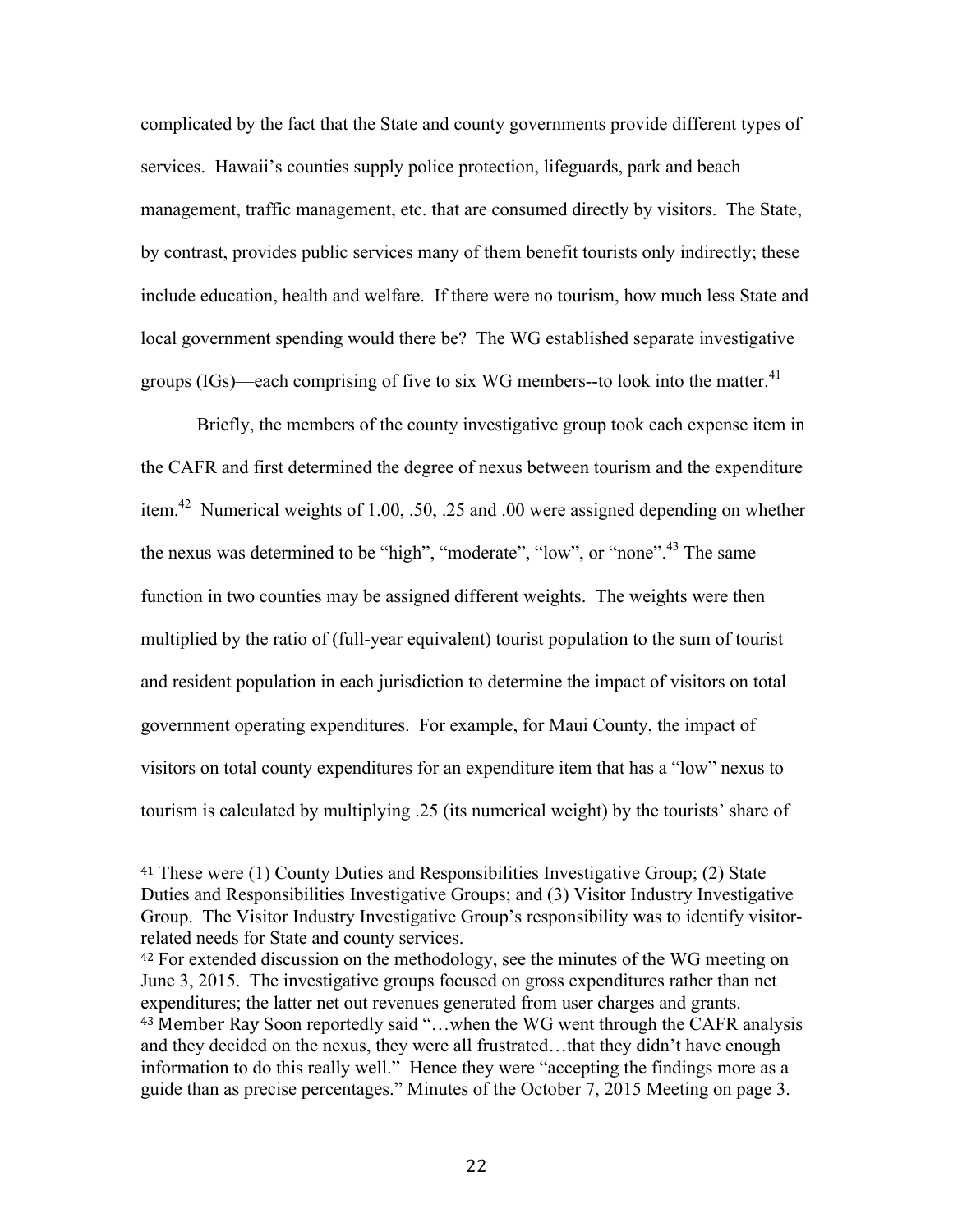Maui County's tourist plus resident population  $(.2528) = .0632$ . Thus, 6.32% of Maui County's total government operating expenditures in that category was attributable to visitors.<sup>44</sup> Maui County spent \$40,000 on the Festivals of Aloha, which was determined to have a high nexus to tourism; the amount attributed to visitors was  $$40,000 \times 1.0 \times$ .2528= \$10,112. Of the \$75,342 spent on Film Industry Promotion (moderate nexus) the visitors' share was \$9,523. None of the \$121,475 spent on Agriculture Promotion was attributed to visitors. The results for all four counties for FY2014 are displayed in Table 6.

#### Table 6

#### Impact of Visitors on County Government Operating Expenditures: FY2014

|                                                        | Honolulu | Maui   | Hawaii | Kauai  | All Counties |  |  |
|--------------------------------------------------------|----------|--------|--------|--------|--------------|--|--|
| County Spending on Visitors<br>$(in$ millions of $\})$ | \$115.7  | \$59.2 | \$30.9 | \$30.1 | \$235.9      |  |  |
| Visitors as $\%$ of Resident +<br>Visitor Population   | 8.90%    | 25.28% | 13 29% | 25.13% | 12.63%       |  |  |
| Expenditures on Visitors as<br>% of Total Expenditures | 5.77%    | 10.62% | 799%   | 19.06% | 7.59%        |  |  |

Source: The Auditor, State of Hawaii*,* 2015, Appendix C.

!!!!!!!!!!!!!!!!!!!!!!!!!!!!!!!!!!!!!!!!!!!!!!!!!!!!!!!

Table 6 shows that in FY2014, the four counties together spent \$235.9 million in operating expenditures on visitors. This amount represented 7.59% of total operating expenditures by the four counties (combined). In every county, visitors' share of county government spending was less than its share of total resident + tourist population. This implies that, on average, a visitor has a lesser impact on local government spending than a resident. For example, for the City and County of Honolulu, public service costs attributable to visitors averaged \$1,205 per (full-year equivalent) visitor compared to

<sup>44</sup> Assignments by individual expenditure items for Maui can be seen at http://files.hawaii.gov/auditor/agendas/TATHandout5-6-15.pdf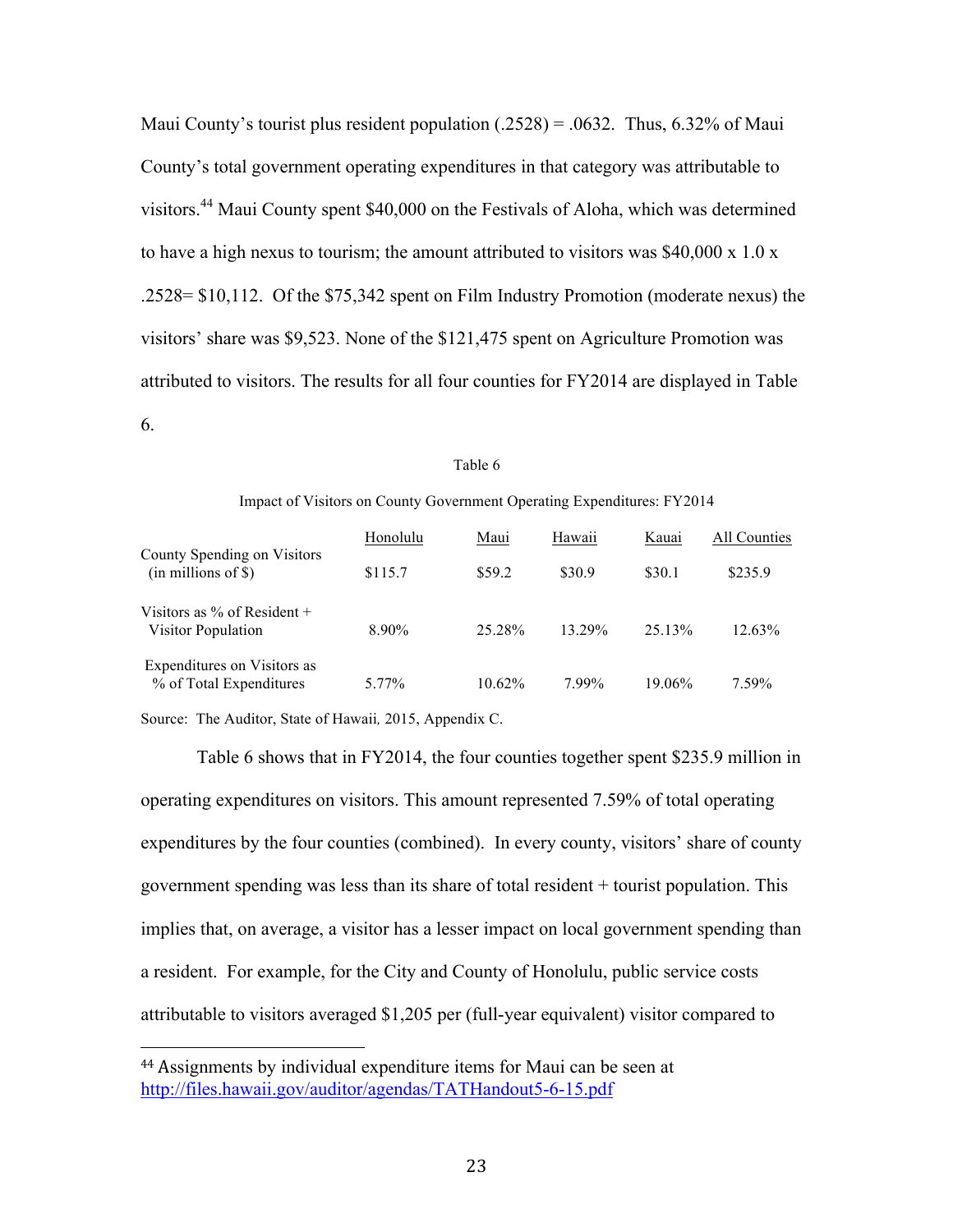\$1,921 per resident in FY2014. For Hawaii County, per capita government expenditures were \$1,056 for visitors and \$1,862 for residents. For Kauai County, the local government spent \$1,289 per visitors versus \$1,837 for residents. Maui County is the obvious outlier. For Maui, per capita government expenditures were \$1,091 for visitors and a startling \$3,106 for residents.<sup>45</sup> These results are surprising since a massive 2005 study on sustainable tourism development in Hawaii determined that "When considering infrastructure use on a per person, per day basis, the visitor impacts are significantly higher than that of the typical resident."<sup>46</sup>

The same methodology was employed to assign State spending<sup>47</sup> except that the members of the State Duties and Responsibilities Investigative Group tried to identify "CAFR expenses which had a relationship to tourism, either direct or indirect. Those with an indirect relationship were functions which provided crucial support services to those functions that were directly related to tourism."48 According to the State investigative group, Hawaii's state government spent \$453.2 million in operating expenditures directly and indirectly on visitors in FY2014, representing 4.4 percent of total State government (gross) operating expenditures of \$10.3 billion in that year.<sup>49</sup>

<sup>48</sup> http://files.hawaii.gov/auditor/agendas/TATHandout6-3-15.pdf

<sup>45</sup> Per capita spending (full-year equivalent visitors and residents combined) on Maui was \$2,591 compared to \$1,858 for Honolulu, \$1,757 for Hawaii County, and \$1,698 for Kauai.

<sup>46</sup> R.M. Towill Corporation, October 20, 2005, p. 7 at http://files.hawaii.gov/dbedt/visitor/sustainable-tourism-project/drafts/Modeling-Report-Summary.pdf

<sup>&</sup>lt;sup>47</sup> However, the counties used a more detailed level of expenditures than the State. See minutes of the June 3, 2015 WG meeting at page 8.

<sup>49</sup> The Auditor, State of Hawaii, 2015, Appendix D. Additional information and Working Group discussion can be found in the April 1, May 6, and June 3, 2015 meeting minutes posted at http://auditor.hawaii.gov/task-forceworking-group/.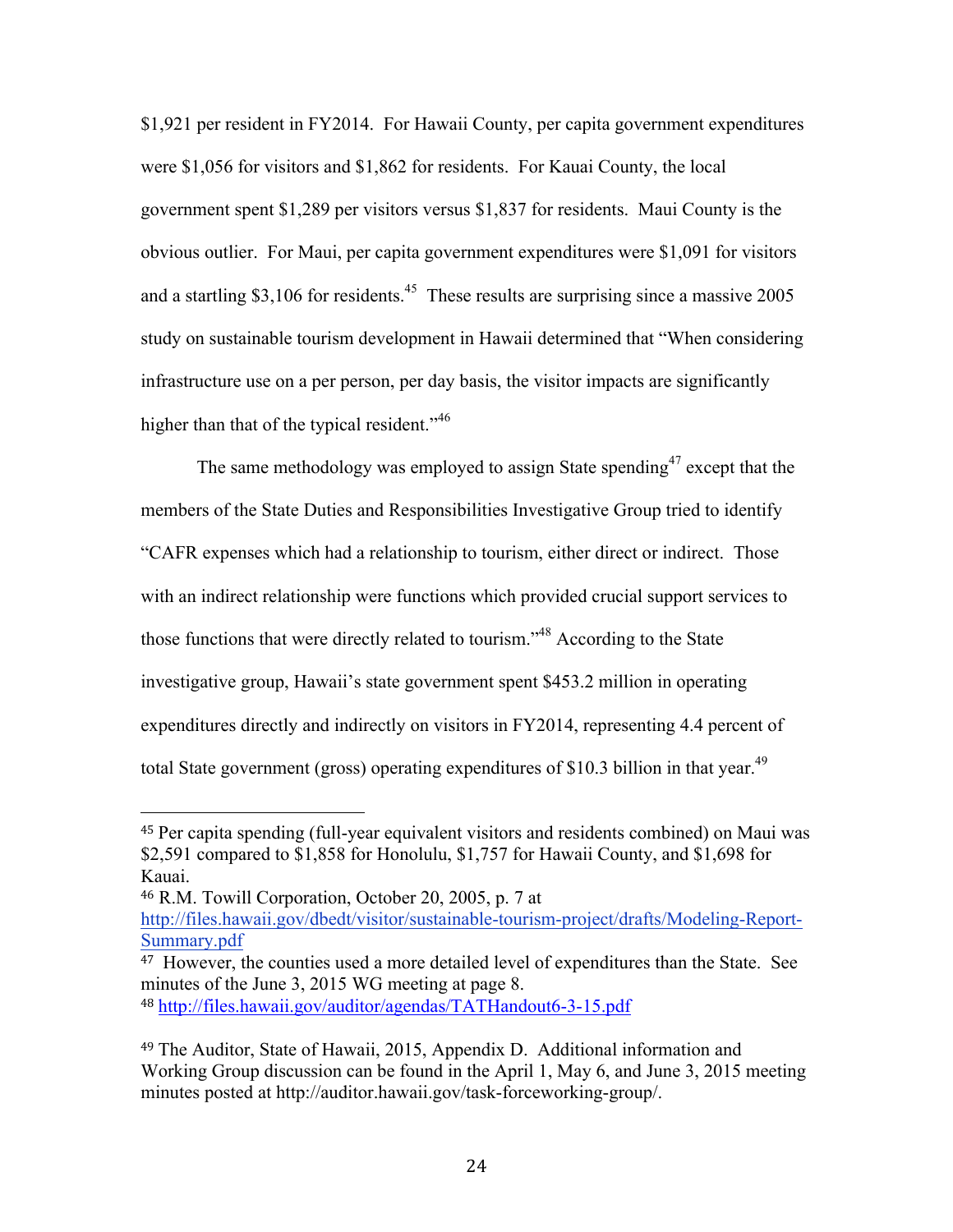Combining the State and county estimates, the State's share of total state and county expenditures on tourism was 66% and the counties' share was 34%.

The members of the investigative groups acknowledged that their cost estimates are crude. A memo from the chair of one investigative group to the Chair of the Working Group acknowledged that "The exercise that we just completed is characterized by gross estimates, which, if they are truly to determine the proportions, demand more precision than we can given them in the remaining time we have available."<sup>50</sup> But there was also another problem.

The procedure employed by the investigative groups to estimate tourism's incremental public costs is flawed. To illustrate, in FY2014, Maui County spent \$3,577,230 to fund the Maui Visitors Bureau (an expenditure with high nexus to tourism). Using the investigative groups' cost assignment procedure, the visitors' share of the cost of the Maui Visitors Bureau would have been \$3,577,230 x 1.0 x .2528=\$904,324. The burden of the remaining \$2,6732,906 fell on local residents. The result is obviously nonsense. The county investigative group "solved" the problem by creating a separate category ("All") for the Maui Visitors Bureau to assign all \$3,577,230 spent on the Bureau to visitors. Technically, this is equivalent to skipping the second multiplication; i.e. multiplying the \$3,577,230 by the tourist population ratio of .2528. The investigative group should have done the same for all other expenditure categories. Otherwise, expenditures which visitor impacts have been reduced once by a low nexus rating to tourism (i.e., 25%) will have their impacts reduced again by Maui's tourist population ratio. Under the existing procedure, 75% of \$1,000,000 spent on a program

!!!!!!!!!!!!!!!!!!!!!!!!!!!!!!!!!!!!!!!!!!!!!!!!!!!!!!!!!!!!!!!!!!!!!!!!!!!!!!!!!!!!!!!!!!!!!!!!!!!!!!!!!!!!!!!!!!!!!!!!!!!!!!!!!!!!!!!!!!!!!!!!!!!!!!!!!!!!!!!!!!!!

<sup>50</sup> Dated May 29, 2015.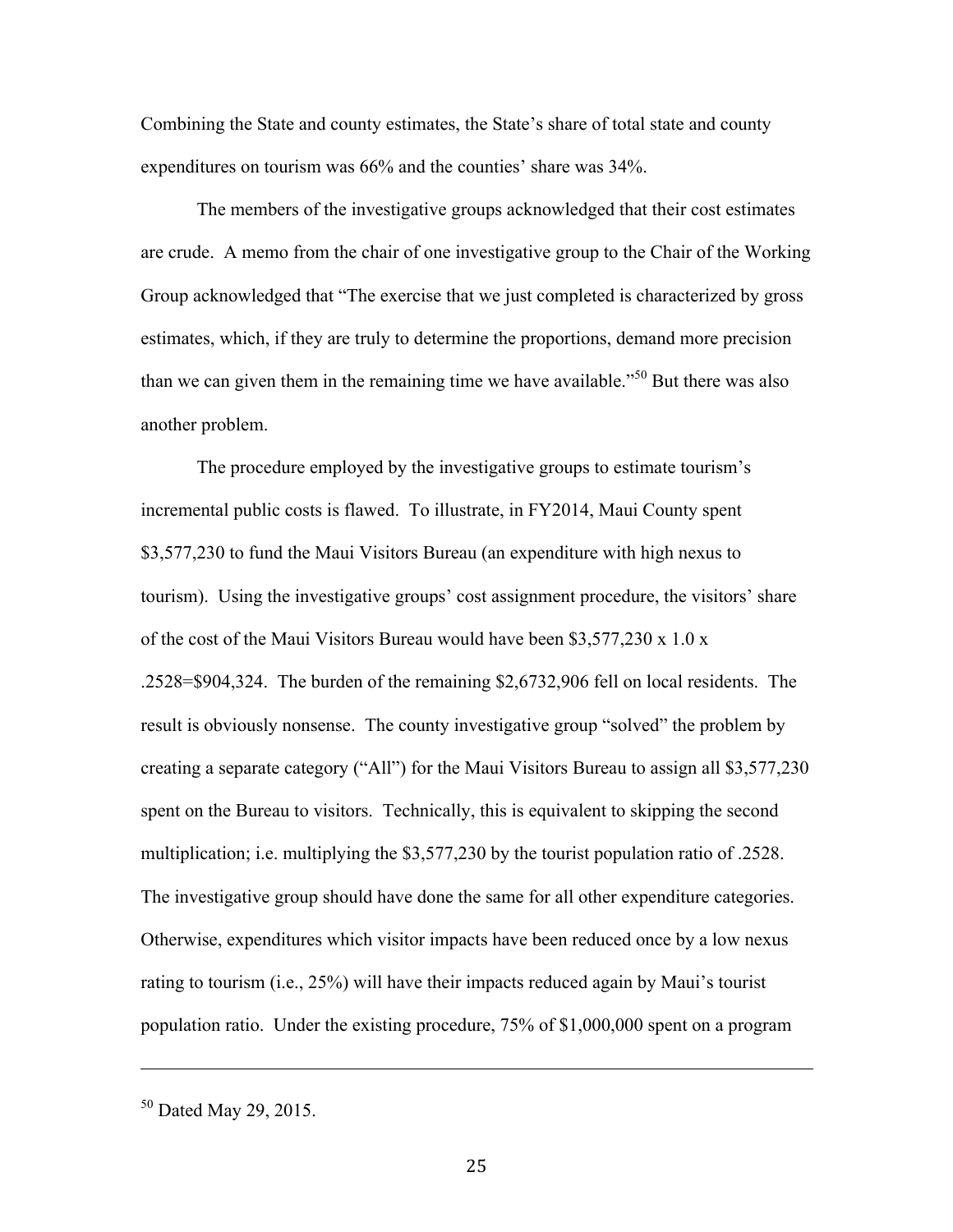with high nexus to tourism in Maui County is allocated to residents; 87%, if the nexus is rated "moderate", and 94%, if the nexus is rated "low". In sum, the Working Group's estimates of government expenditures on tourism are too low.

VII. Dividing TAT Revenues Between the State and the Counties: Preliminary Model Within a Static Framework

"Fairness" was a recurring theme in WG meetings. Maui County Council Chairperson, Mike White, testified before the August 5, 2015 WG meeting that TAT revenues should, at a minimum*,* be divided evenly between the State and the counties. 51 He said, "With the State receiving 23 times more than in 2007 and the counties getting an increase of just 2.2 percent, it is only fair and appropriate for more parity and balance in the TAT distribution."52 Hawaii County Council member Margaret Wille also argued for a 50-50 split.<sup>53</sup> By comparison, the simplest share model in which TAT revenues are divided strictly on their relative *total* expenditure responsibilities would allocate nearly 80 percent of the TAT revenues to the State (see Table 1). The State's share should be greater than its current share.

Another investigative group, the Allocation Models Investigative Group (AMIG), offered a three-stage allocation model to the WG for consideration.<sup>54</sup> It is useful to study this model in some detail as it helps to understand the Working Group's recommendation to the Legislature.

<sup>52</sup> Mike White August 5, 2015 testimony before the WG, p. 4.

<sup>51</sup> Mike White, *Meeting of August 5, 2015: Testimony on Allocation of Transient Accommodations Tax Revenues.* He testified on his own behalf.

<sup>53</sup> Margaret Wille, Hawaii County Council, *Allocation of the Transient Accommodation Tax (TAT) Revenues. Testimony before the Working Group on October 21, 2015.* <sup>54</sup> Memo to Chair Acoba, State-County Functions Working Group (TAT) from Ray Soon, Members of the Allocation Models Investigative Group, "Report on our Progress to Date," dated May 29, 2015, p. 3 (WG handout on 6-3-2015)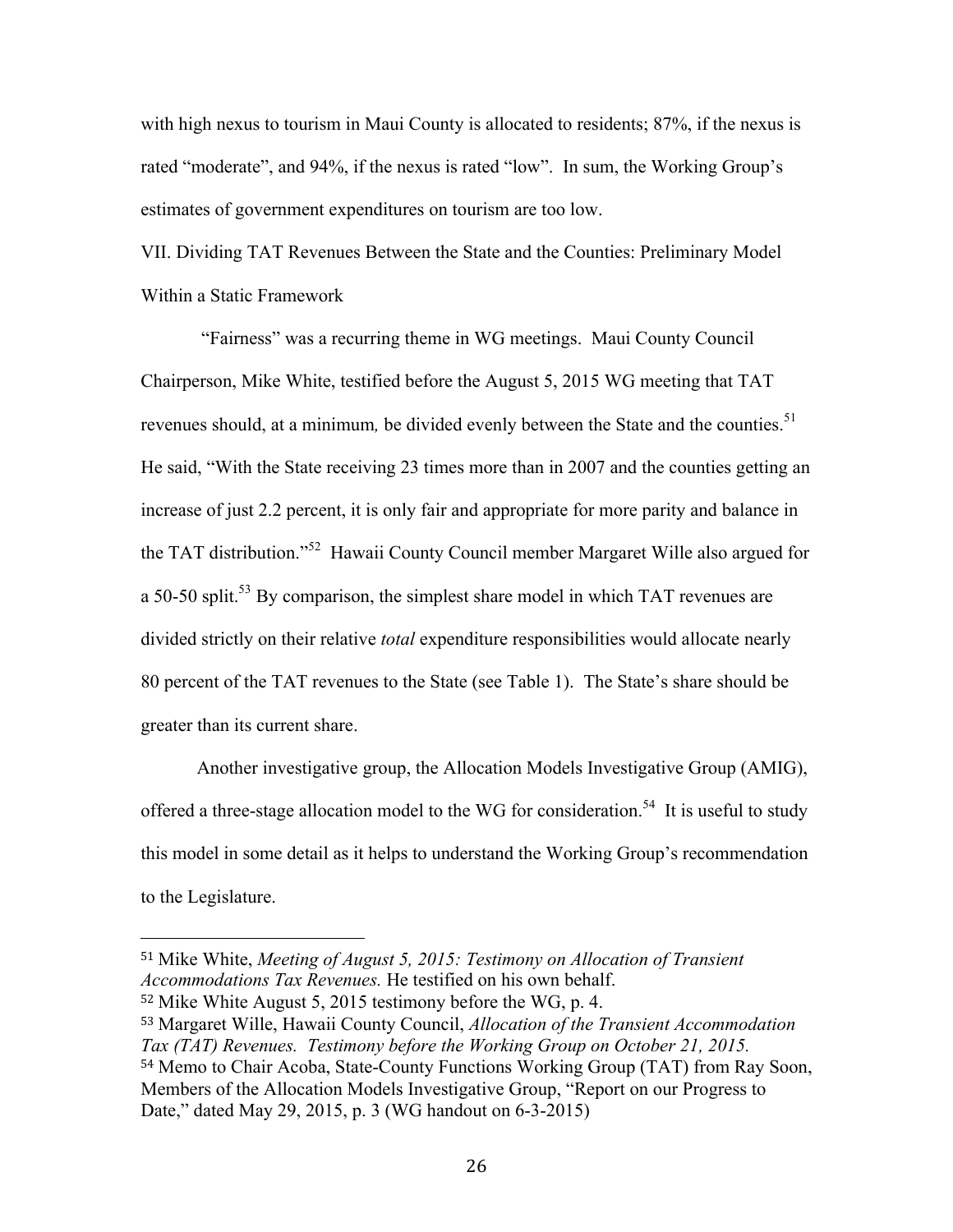In the first stage (Stage I), AMIG suggested that marketing dollars allocated to the Hawaii Tourism Authority (HTA) should first be subtracted from total TAT collections. Then, in the second stage (Stage II), take 90% of the balance and allocate 60% to the State and  $40\%$  to the counties.<sup>55</sup> To protect each side in an economic recession, the floor amount should be set at no less than \$100 million *each*. "This would give the Counties the opportunity to enjoy any upside, with some certainty that the downside will be limited and certain."56 The State would be responsible for expenses related to the convention center and all other current State spending commitments. The latter presently include \$1.5 million per year to settle a conservation agreement with Turtle Bay Resort on Oahu to prevent Turtle Bay from over-development,<sup>57</sup> and \$3 million per year to the Special Land and Development Fund to be administered by the Department of Land and Natural Resources (DLNR) to protect, preserve, maintain, and enhance Hawaii's natural resources.

Why is funding for the Hawaii Convention Center not accorded the same priority treatment as tourism marketing? Finding money to pay for the convention center was the other principal reason for levying the TAT, or at least, raising the tax rate. Thus, either both are placed in Stage I before the 60-40 split or both are placed after the 60-40 split in Stage II.

<sup>55</sup> The 60-40 split is very roughly based on the ratio of the counties' operating expenditures on tourism (\$235.9 million and 34%) and the State's operating expenditures on tourism (\$453 million and 66%) as estimated by the state and county investigative groups.

<sup>56</sup> Page 3 of the AMIG memorandum. If was unclear how this constraint would be satisfied if there were insufficient revenues to meet all claims. One assumption was that "the State and county shares would drop together." Minutes of the July 1 WG meeting at page. 8.

<sup>57</sup> Viotti, 2015, pp. A14-A15.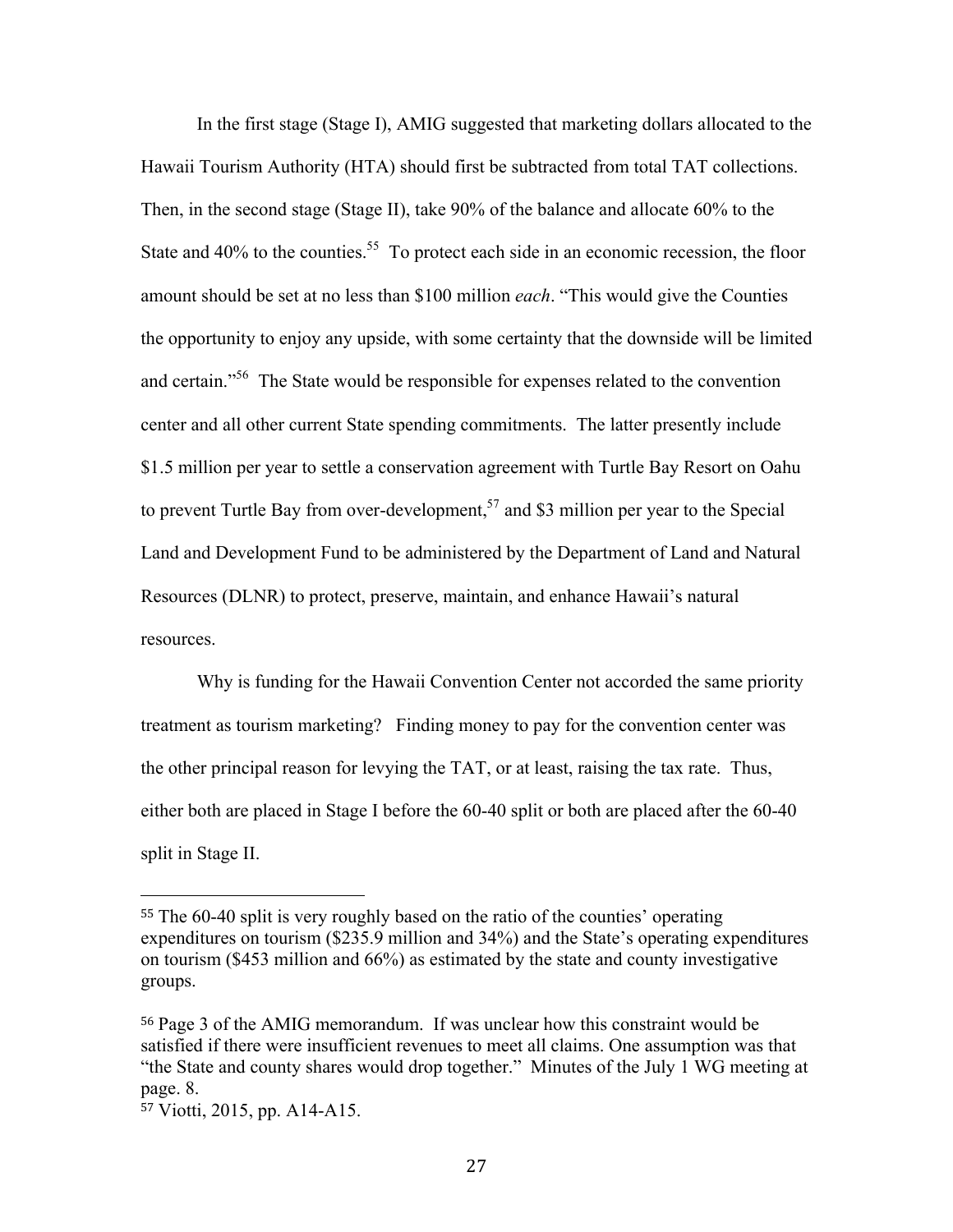Moving the expense of the convention center (or any other Legislature-mandated expenditure claiming TAT revenues) above the 60-40 split amounts to imposing cost sharing on the counties to the extent that the residual sum available for sharing will now be reduced by the same amount. To illustrate: If AMIG's allocation model were implemented during FY2014, the counties would have received nearly \$112.75 million. If the convention center allocation (\$33 million per year) is moved above the 60-40 split *and* the 60-40 percentage shares are then applied to 90 percent of the remainder, the counties would have received \$100.87 million. By comparison, the State would have received \$151.33 million compared to \$169.13 million previously; however, the \$33 million for the convention center no longer has to be subtracted from the \$151.33 million State's share. The counties lose while the State gains. For the counties to retain the same \$112.75 million as before, the counties' share would have to be raised to 44.7% from 40%. In a memorandum to the Working Group, AMIG noted, "The closest we came to agreement was that 1) HTA expenses benefitted all Counties and the State as a whole and therefore should be covered by everyone, 2) the Convention Center expenses did not directly benefit the Neighbor Islands and they should not be required to pay for it, and 3) the DLNR set asides were State expenses and should come from that pot."<sup>58</sup>

Finally, in Stage III, AMIG proposed to set aside 10 percent of the TAT revenues, after the 60-40 split, for "Legislative discretion, with the recommendation that it is spent on visitor related expenditures. This reflects the political reality the problems that cannot be anticipated arise and that the Legislature will go to the TAT to help solve those problems." The 10 percent earmark for the Legislature would have amounted to

<sup>58</sup> From page 2 of the AMIG memorandum.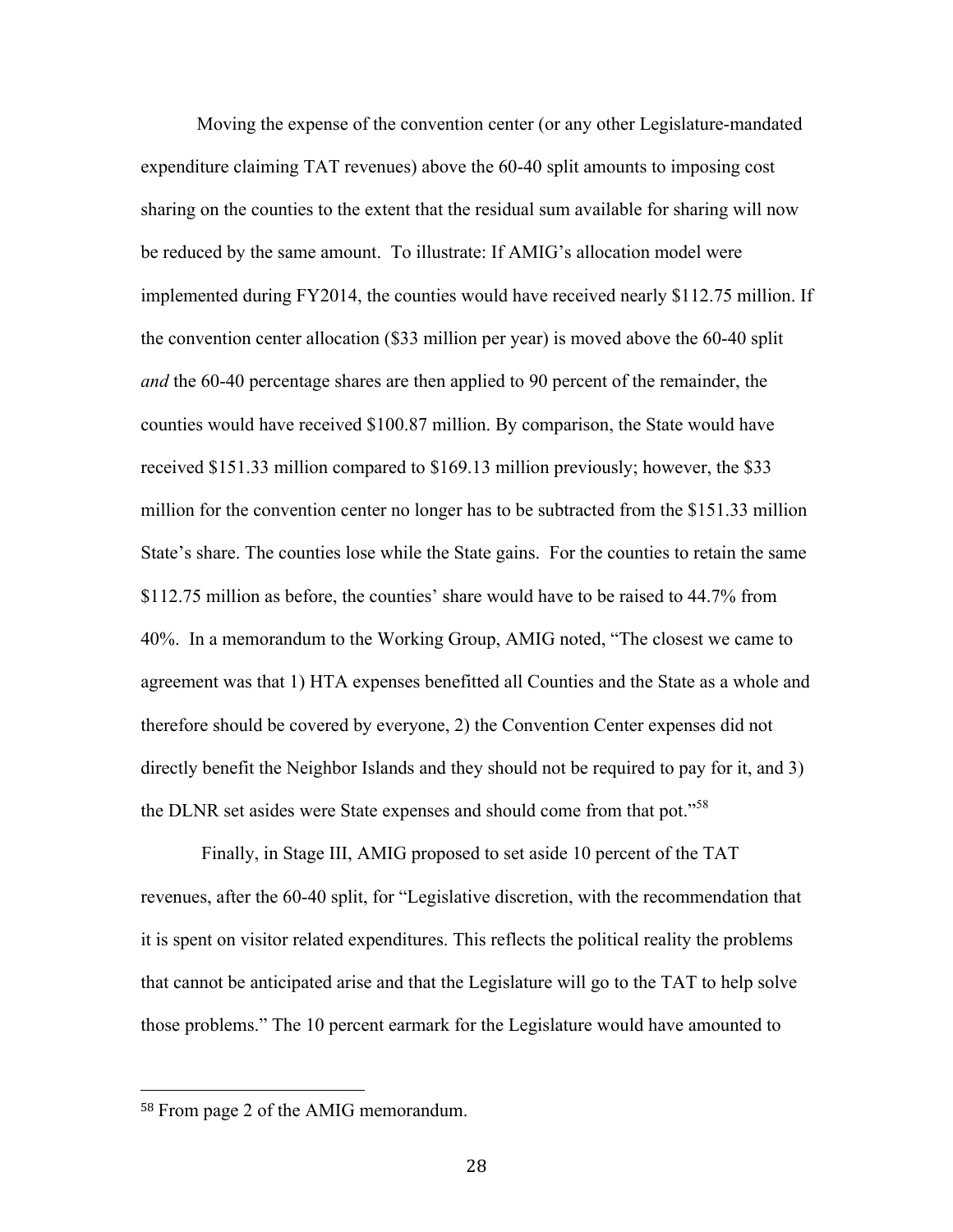\$31.3 million in FY2014. That is just another bundle of money in the State's pot. While it may have been well intentioned--as members of the Working Group expressed general agreement with the notion that tourism generated tax revenues should be used to support tourism--what it conjures up instead is an image of a fund with unspecified expenditures that is open to political abuse.<sup>59</sup>

If AMIG's three-stage allocation model were in place in FY2014, the counties would have received \$112.75 million or 28.5 % of total TAT collections instead of the \$93 million or 23.5% the counties actually received.

AMIG acknowledges, "The primary weakness of this model lies in the allocation of the 60-40 State and County…Our feeling was that it was fair, but it probably requires more discipline and precision to be defensible, and we would leave that calculation to the consultants."60 Belt Collins Hawaii (BCH) took up the assignment using the same CAFR data.

BCH added a new twist by examining "net"—instead of "gross"—expenditures; i.e. expenditures "net of program revenues." The net expenditure approach is superior because TAT revenues are needed to cover only those costs that are not covered by a program's own source revenues from user charges, fees, etc. BCH explained, "Now, this way of filtering the data relies on broad functional categories. The new analyses are not fine-grain ones. But they do help to take into account the fact that many government functions do generate revenues, and this is especially true for some State functions, such as Airports and Harbors, that are clearly important for the well-being of the visitor

<sup>59</sup> Minutes of the September 16, 2015 WG meeting. A "sandbox" as described in one WG meeting. One suggestion was to put the cost of the convention center and, perhaps, other current fixed obligations, in the sandbox.

<sup>60</sup> Page 3 of the AMIG memorandum.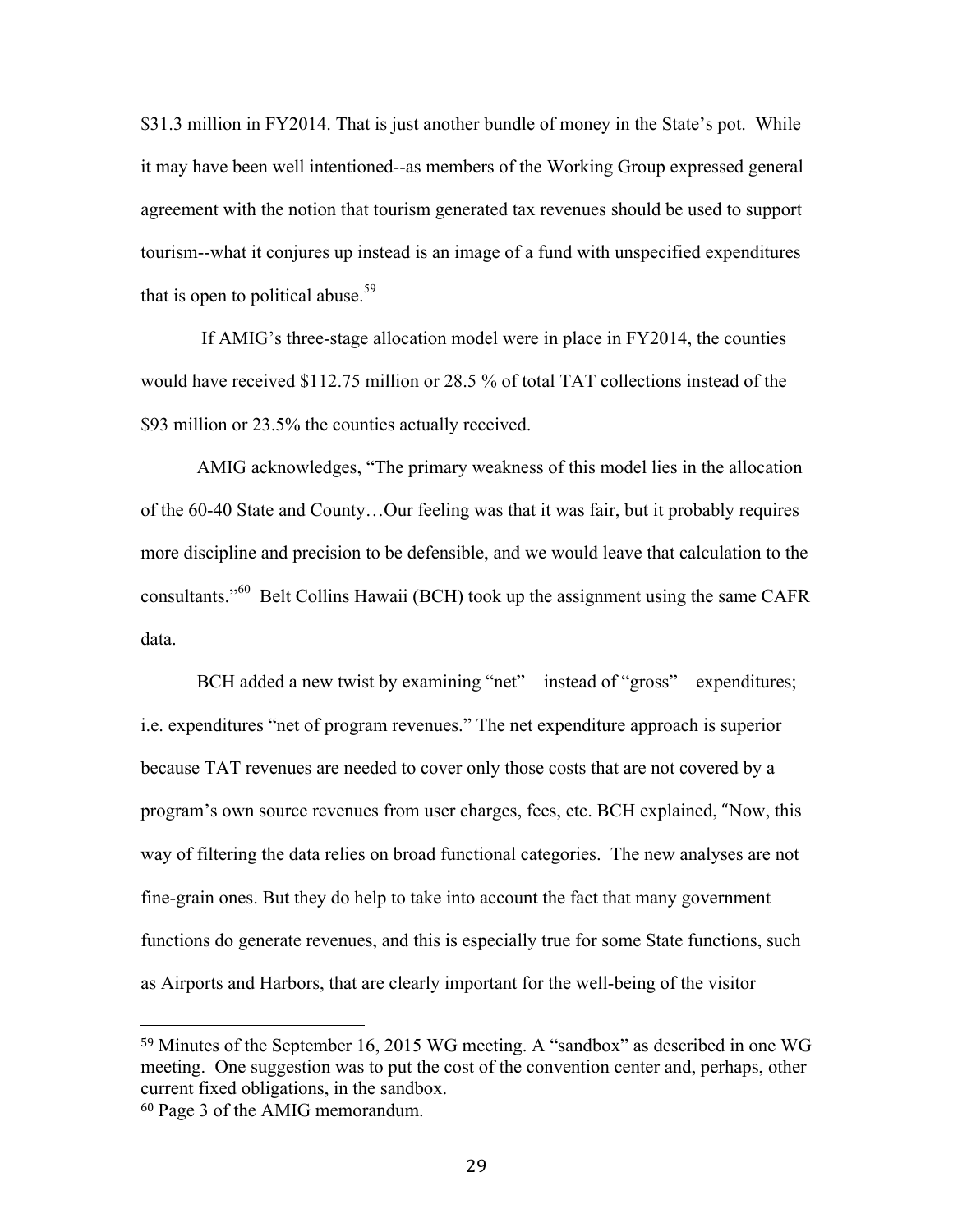industry." BCH concluded, "Taking the net analyses into account, we respectfully disagree with the Allocation Models Investigative Group. We find a 55-45 split between the State and counties to fit the expenditure data better than a 60-40 split."<sup>61</sup> However, the two sets of percentages are not strictly comparable since the 60-40 split is derived from data on gross government expenditures while the 55-45 split is derived from data on net government expenditures. Of the four net expenditure shares computed by BCH, the one that comes closest to the 55-45 split is 52% for the State and 48% for the counties.<sup>62</sup> Since BCH did not include the \$94 million the State spent on the Hawaii Tourism Authority in its calculation, the State's cost share is underestimated. Following extensive discussions and compromise, members of the Working Group approved the use of the 55- 45 split.

VIII. WG Recommended Model Within a Dynamic Framework

!!!!!!!!!!!!!!!!!!!!!!!!!!!!!!!!!!!!!!!!!!!!!!!!!!!!!!!

The Working Group's recommendation to the Legislature is a modified version of the initial AMIG three-stage allocation model, except there are now only two stages.<sup>63</sup> Stage III—the 10% Legislature discretionary fund—was wisely discarded.

The original three-stage model was cast within a static framework; a dynamic model, incorporating "time", had to be substituted. Likely outcomes were projected into

<sup>61</sup> BCH Team Presentation to TAT Working Group, 10/7/15—Draft. <sup>62</sup> Office of the State Auditor, 2015, Appendix G, Exhibit 1; Mak, 2016, Appendix. The other three net expenditure calculations produced State expenditure shares of 83%, 81%, and 46%. Office of the State Auditor, 2015, Exhibit 2-12.

<sup>63</sup> Eight other models were considered. See Office of the State Auditor, 2015, Chapter 3 and Appendix I. There was initial skepticism that every member could agree on a final model, and some reserved the right to submit minority reports; the final vote to approve the recommended model was unanimous among those present.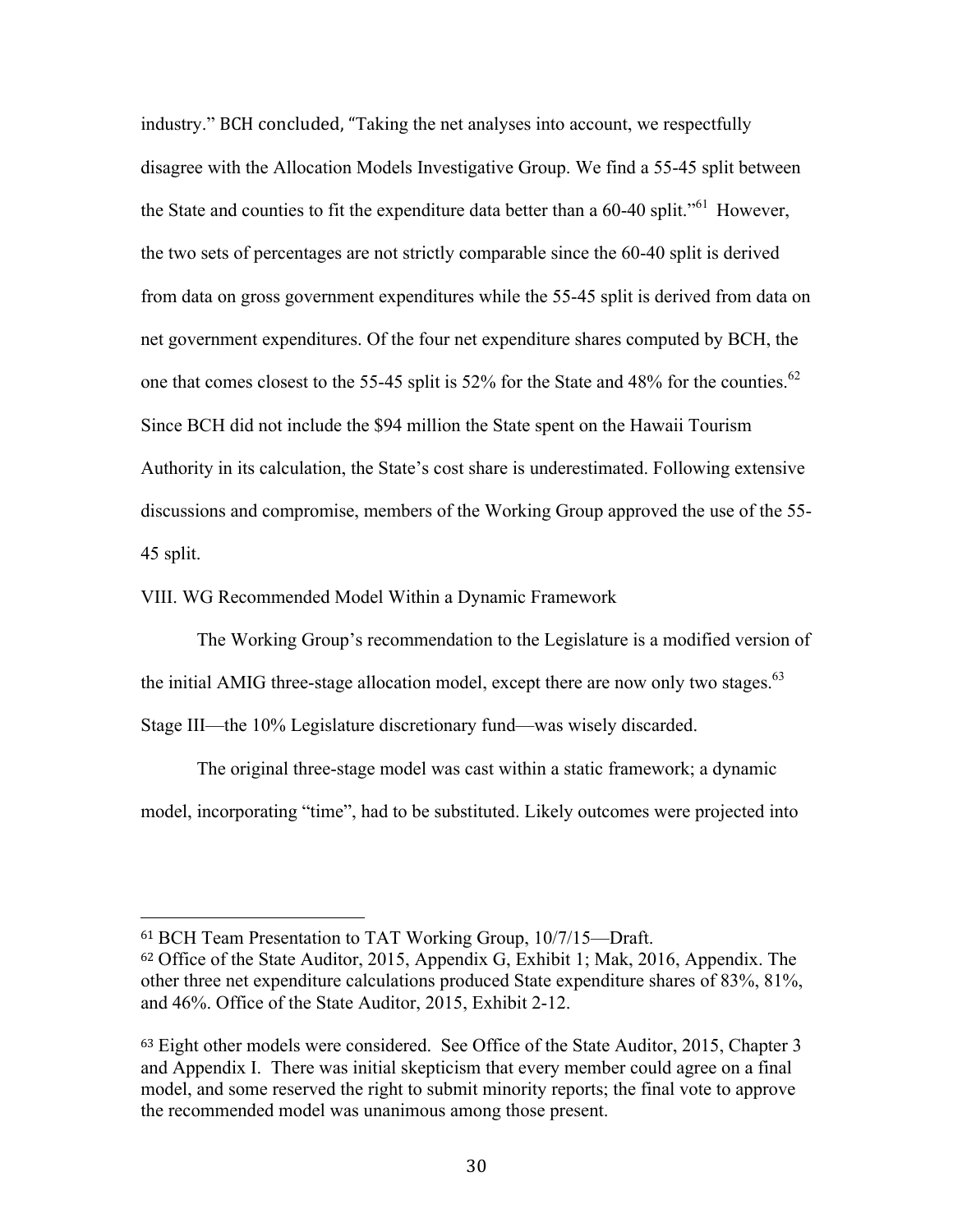the future between FY2017 and FY2025. It would have been too late for the Legislature to impose a start date to implement any new legislation before the beginning of FY2017.

In Stage I, WG decided that tourism marketing dollars allocated to the Hawaii Tourism Authority (HTA) should be indexed beginning in FY2017 using the Honolulu consumer price index for urban consumers (Honolulu CPI-U). Inflation was expected to increase at 2.7 percent per year. Members of the WG preferred indexing to a fixed percentage share (at 20%) of TAT revenues for tourism marketing for two reasons. First, it would allow the HTA's marketing dollars to keep pace with inflation but would not encourage unnecessary increases in spending on marketing when actual TAT collections may spike sharply upward in some (future) years.<sup>64</sup> Second, in a recession, the Honolulu consumer price index is likely to be more stable than the TAT and hence would provide undiminished funding for HTA when more marketing dollars, rather than less, may be needed. Indeed, since CY2000 the Honolulu CPI-U has never experienced a year-to-year decline.

Still to be resolved was whether the convention center, and other existing obligations, such as the Turtle Bay conservation agreement and the DNLR land fund, should be moved up to Stage I alongside HTA marketing dollars where the counties would have to bear part of the financial burden, or should they remain in Stage II where the State has to bear the entire burden from its 55 percent share. Some members argued that all State initiated expenditures should be borne by the State and hence placed in Stage II. Moving existing obligations to Stage I would set a bad precedent and perhaps encourage the State to behave strategically in the future by placing other State initiated

<sup>64</sup> However, a spike in its share of TAT revenues does not mean that HTA can spend all of the increase; the Legislature must still approve the spending by passing a spending bill.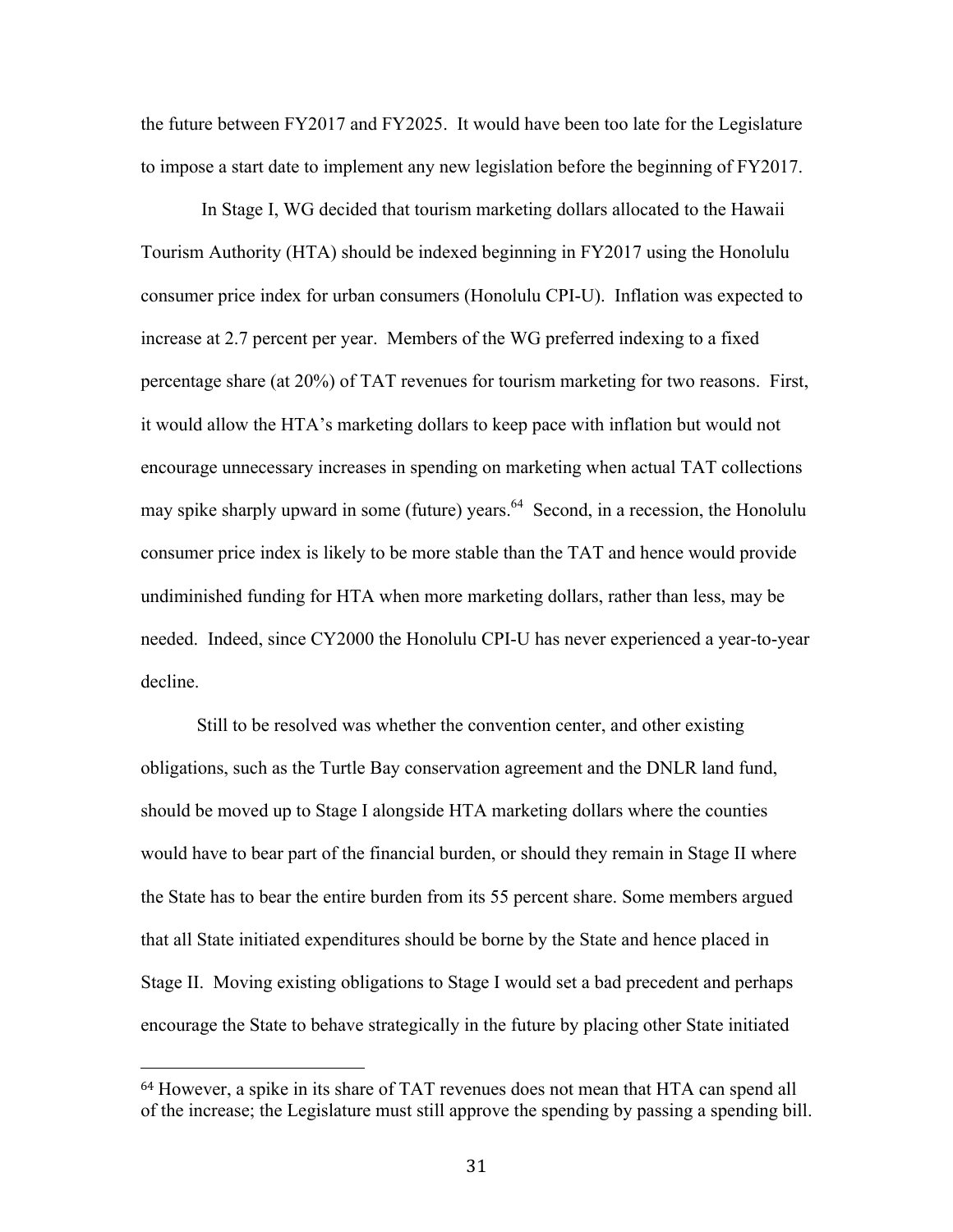expenditures in Stage I where the counties would have to help pay for programs that they did not initiate and may not want. The other side of the argument is that if the existing commitments are placed in Stage II, in a recession, TAT revenues available for distribution might fall but the State would be unfairly held responsible for the entire burden of these commitments. In the recommendation to the Legislature, all current commitments were moved up to Stage I. Future concerns were never quite resolved. Because the debt service on the convention center--as well as the Turtle Bay conservation agreement and DLNR land appropriate--are fixed obligations, no indexing is required.

For the counties, the 55-45 split, with the convention center and other existing commitments moved up to Stage I, potentially yields more revenues than the 60-40 split with the same existing obligations relegated to Stage II. Using Hospitality Advisors' TAT revenue forecasts, the 55-45 split would yield \$162 million to the counties in FY2017; by comparison, the 60-40 split would yield \$156 million. In FY2025, the 55-45 split could potentially yield \$245 million to the counties; the 60-40 split would yield \$230 million.

Finally, the recommended model eliminates the \$100 million minimum guarantee to the State and the counties (each). Simulations performed under a severe recessionary environment like that experienced during the Great Recession indicated that TAT revenues would never fall to as low as \$100 million each in the coming decade.<sup>65</sup> Table 7 displays the potential distribution of TAT revenues between FY2016 and FY2025 under the recommended model.

<sup>65</sup> For a brief explanation of the methodology, see minutes of the October 7 WG meeting at page 5 at http://files.hawaii.gov/auditor/agendas/TATDraftMinutes10-07-15.pdf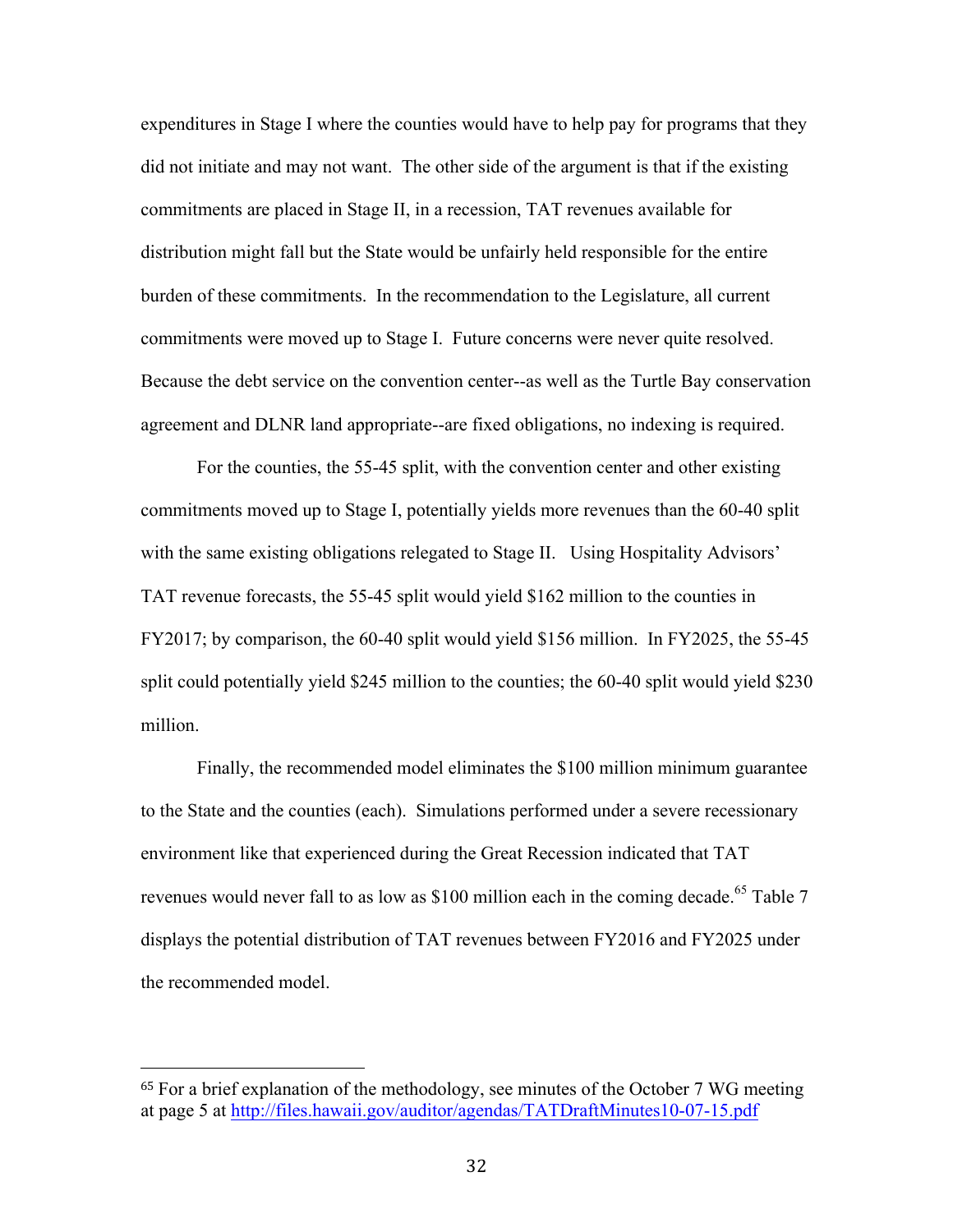#### Table 7

| Distribution of TAT Revenues: FY 2015-FY2025 |  |
|----------------------------------------------|--|
| (millions of dollars)                        |  |

|                             | FY2015* | 2016   | 2017   | 2018   | 2019   | 2020   | 2021   | 2022   | 2023  | 2024           | 2025   |
|-----------------------------|---------|--------|--------|--------|--------|--------|--------|--------|-------|----------------|--------|
| <b>TAT Revenues</b>         | \$421   | \$450  | \$474  | \$497  | \$520  | \$543  | \$568  | \$592  | \$623 | \$649          | \$678  |
| Stage I Expenditures:       |         |        |        |        |        |        |        |        |       |                |        |
| <b>HTA</b>                  | \$82    | \$ 82  | \$ 83  | \$85   | \$87   | \$89   | \$92   | \$94   | \$97  | \$99           | \$102  |
| Turtle Bay                  | \$1.5   | \$1.5  | \$1.5  | \$1.5  | \$1.5  | \$1.5  | \$1.5  | \$1.5  | \$1.5 | \$1.5          | \$1.5  |
| Convention Center**         | \$26.5  | \$26.5 | \$26.5 | \$26.5 | \$26.5 | \$26.5 | \$26.5 | \$26.5 |       | $$26.5$ \$26.5 | \$26.5 |
| <b>DLNR</b>                 | \$3.0   | \$3.0  | \$3.0  | \$ 3.0 | \$3.0  | \$3.0  | \$3.0  | \$3.0  | \$3.0 | \$3.0          | \$3.0  |
| Stage II Expenditures:      |         |        |        |        |        |        |        |        |       |                |        |
| Counties (45% of remainder) | \$103   | \$103  | \$162  | \$172  | \$181  | \$190  | \$200  | \$210  | \$223 | \$234          | \$245  |
| State (55% of remainder)    | \$205   | \$234  | \$198  | \$210  | \$221  | \$233  | \$245  | \$257  | \$272 | \$286          | \$300  |

Notes:  $* = actual$ 

\*\* Current allocation to the convention center is \$33 million; the \$26.5 million represents the debt service component. Source: The Auditor, State of Hawaii, 2015, Exhibit 3-3, p. 3-14.

In Table 7, the amount of TAT revenues expected by the State and the counties depend on Hospitality Advisors' (HA) forecast of total TAT revenues that are projected to rise from the \$421 million in FY2015 (actually collected) to \$678 million in FY2025. HA anticipates TAT revenues to grow by an average annual rate of 4.9 percent over 10 years. By comparison, the historical transient accommodation tax base increased at an annual average rate of 5.5 percent between 2005 and 2015, and at a slightly lower average rate of 4.6 percent per year between FY2000 and FY2015.<sup>66</sup>

If TAT revenues were to increase at nearly 5 percent per year while inflation is expected to rise at 2.7 percent per year, both the State and the county governments can expect to reap significant real revenue gains from tourism's growth in the future. For the counties as a group, their share of total TAT revenues is projected to rise from 24.5% in FY2015 to 36.1% in FY2025. For the State, TAT revenues between FY2017 and FY2020 are projected to fall below the level in FY2016 but rise thereafter. In his

<sup>66</sup> October 21, 2015 WG handout on page 3.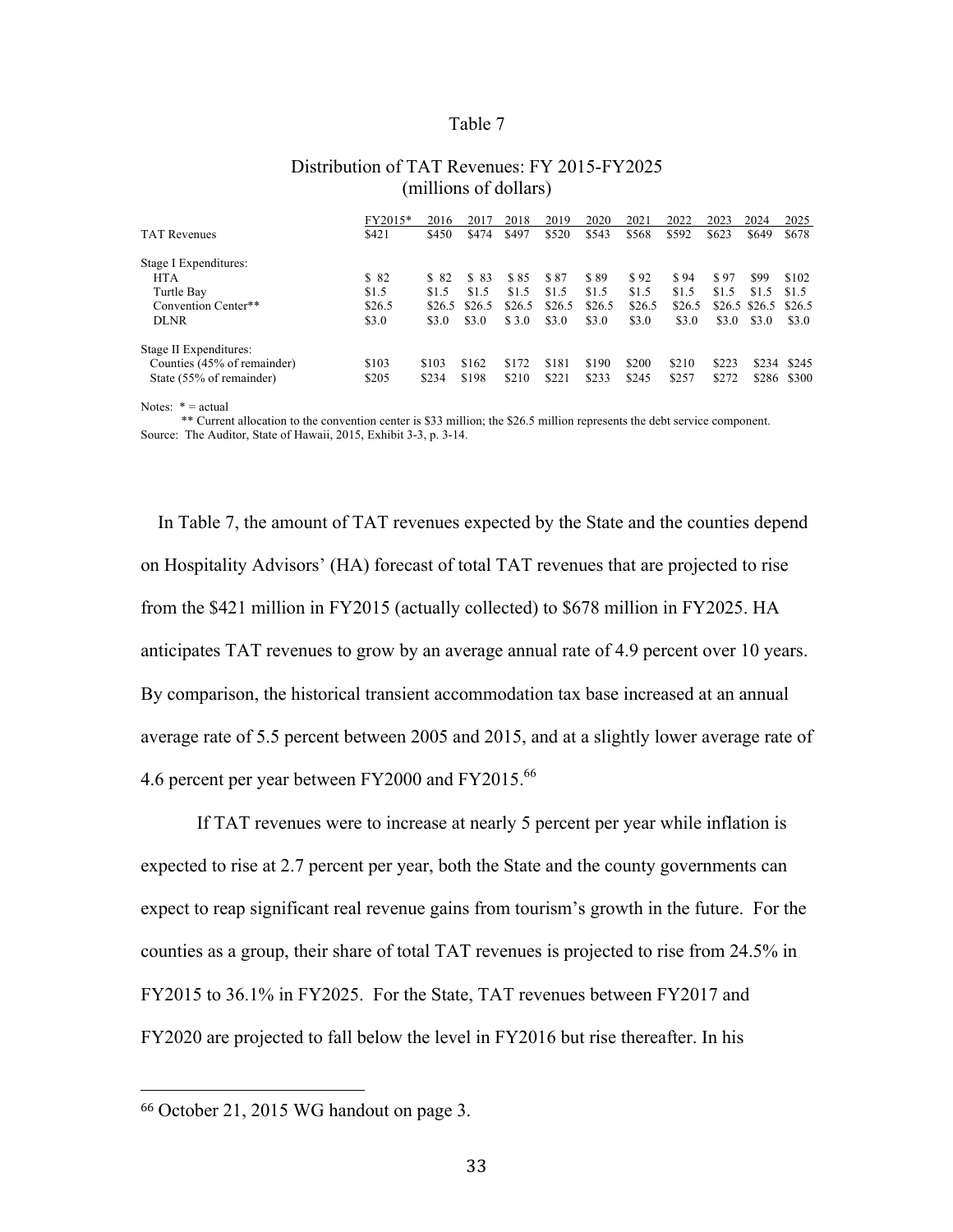"Message" to the Legislature, WG chair Acoba wrote: I believe we have attempted an approach that, among other things, is flexible in that it largely reflects the availability of tax revenue, equitable in that any increase or reduction in revenue is shared among the State and counties, and predictive in that the allocations are premised on definite shares.<sup>67</sup> IX. Conclusion

Hawaii State government's long history of sharing revenues with its counties stemmed from the vertical fiscal imbalance created by the extreme centralization of the state's government structure. According to the ACIR, "The fiscal system of a state is vertically balanced when the costs of the expenditure responsibilities assigned to the state government, on one hand, and to local governments as a group, on the other, are roughly commensurate with the potential productivity at reasonable rates of the revenue sources available to each level of government." 68 ACIR's 1989 study of Hawaii's state and local government finances found that only Maui County "…could, with its own resources, provide average levels of services and taxes…"<sup>69</sup>

The Working Group's recommended model to redistribute TAT revenues between Hawaii's state government and the counties is based on government expenditure estimates that are flawed. Nonetheless, the basic framework is an improvement over the status quo. The shares approach replaces arbitrary, and fixed, appropriations with predictability and a reasoned approach to distributing the economic benefits from tourism.

Members of the 2016 State Legislature disagree. The chairs of the House Finance

<sup>67</sup> The Auditor, State of Hawaii, 2015.

<sup>68</sup> ACIR, 1989, pp. 192-193.

<sup>69</sup> ACIR, 1989, p. 212.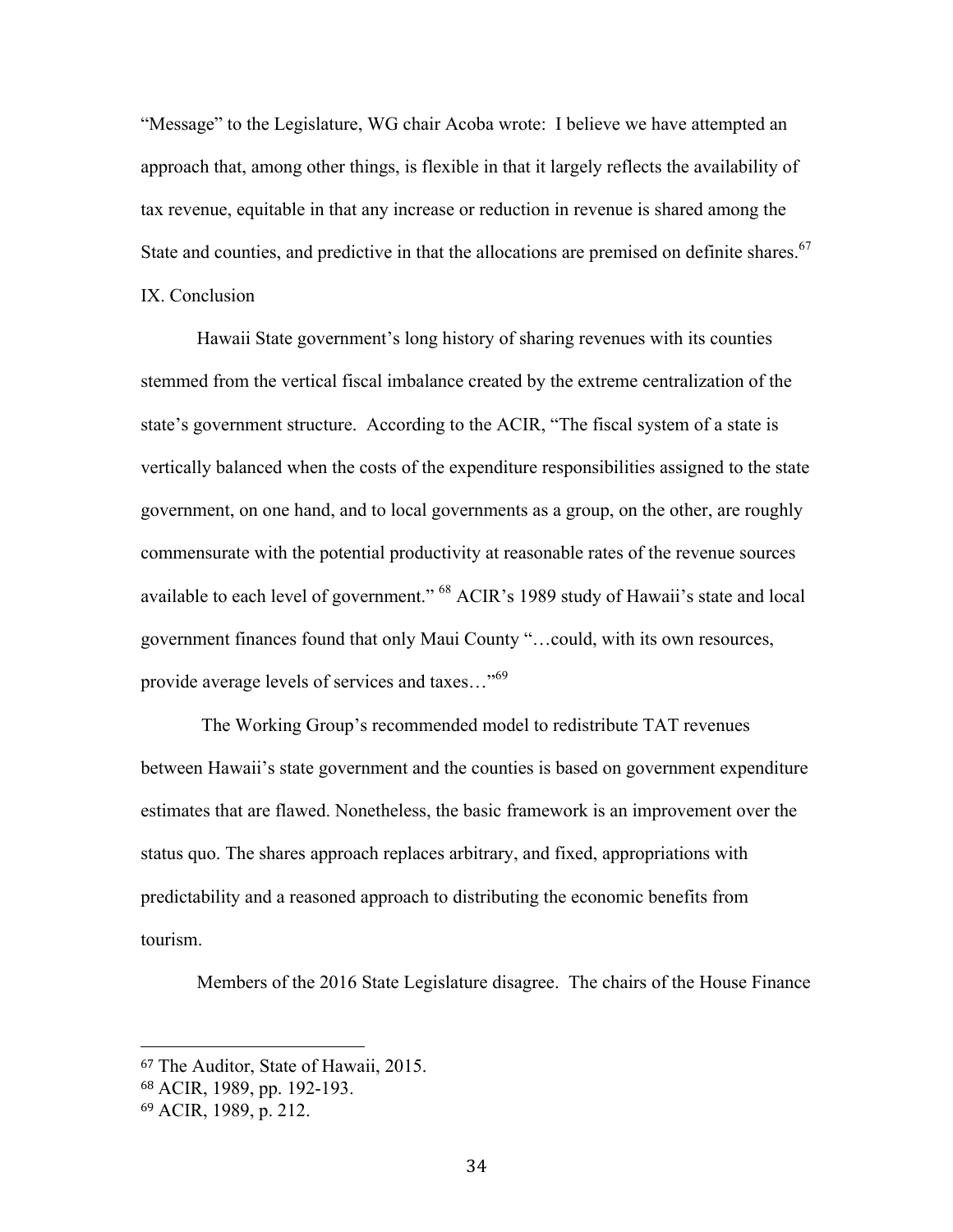Committee and the Senate Ways and Means Committee of the State Legislature openly criticized the Working Group's report for failure to follow the Legislature's direction which, they believe, was to recommend a method to allocate TAT revenues based on the total public service responsibilities of the State and the county governments; instead, the WG focused too narrowly on the impact of visitors on State and county resources.<sup>70</sup> The Legislature rejected the Working Group's recommendation but Senate and House members could not independently agree on how much to increase the counties' share or for how long and hence decided to keep the current tax split, which means, under Act 174, TAT allocations to the counties will fall from \$103 million in FY2016 to \$93 in future years. The message from state lawmakers is clear: no more money to the counties even though the state's economy has recovered from the Great Recession. Lawmakers have other plans for the money. The 2016 State Legislature passed a budget that projects state government spending in fiscal year 2017 to exceed predicted new revenues by \$390 million.

The ending was clearly disappointing. In hindsight, if the language of the statute was unclear about the assignment—i.e. whether to focus on *total* public services or *tourism-related* public services—the Working Group should have consulted with Legislative leaders before embarking on the assignment. Alternatively, the Working Group should have explained clearly why allocation based on the provision of tourism public services is superior. The current allocation of TAT revenues among the four counties, as mandated by the Legislature, roughly corresponds with their relative costs of providing public services to tourism. Perhaps state lawmakers are simply unwilling to

<sup>70</sup> Cocke, 2016.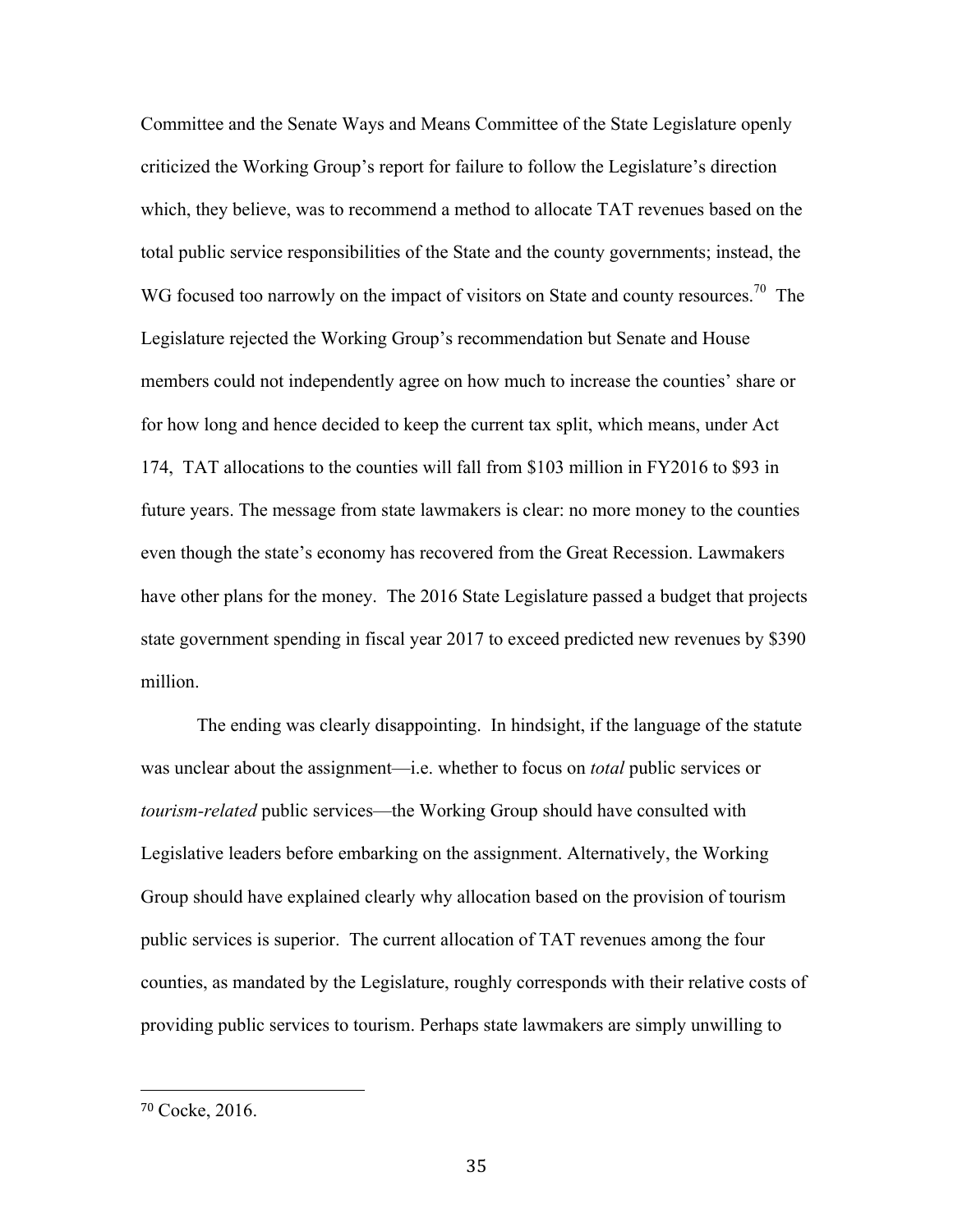give the counties a greater share of the revenues from the TAT because they have higher budget priorities.

One final observation. During a budget briefing on the WG report, legislators wanted to know the proper division of responsibilities between the State and the counties.71 The key word is "proper." Perhaps Hawaii's State government is too centralized, and the counties should be given additional responsibilities that are presently assigned to the State under Hawaii's constitution. The next Constitutional Convention may be able to provide an answer to the legislators' question, but not the Working Group. Act 174 requires the Working Group to recommend "the appropriate allocation of the transient accommodations tax (TAT) revenues between the State and counties that properly reflects the division of duties and responsibilities relating to the provision of public services." Act 174 only requires the Working Group to ascertain the appropriate allocation of TAT revenues within existing division of service responsibilities between the State and the counties and *not* the proper division of their service responsibilities. Even that less ambitious task is prohibitively challenging since (ideally) it requires the Working Group to ascertain the optimum amount of spending on each existing government function and not what is actually spent. It is not surprising that among U.S. states, the cost of providing government services is not a metric used in designing statelocal government revenue sharing programs.

<sup>71</sup> Cocke, 2016, p. B1.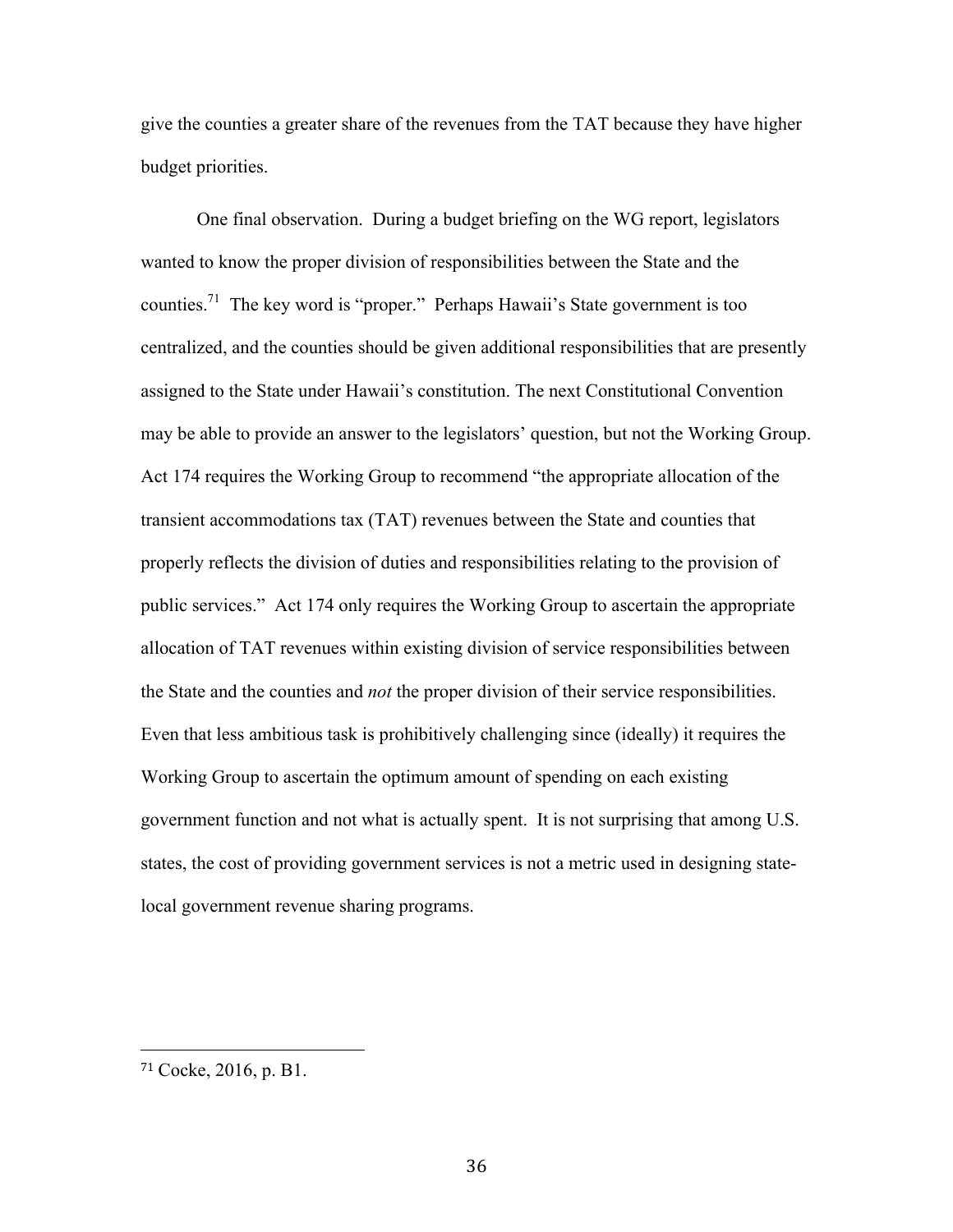#### References

Advisory Commission on Intergovernmental Relations (ACIR). 1989.

"Intergovernmental Fiscal Relations in Hawaii," *Tax Review Commission Working* 

*Papers and Consultant Studies,"* Volume 2, Honolulu: Tax Review Commission,

December, pp. 139-152. Accessed on October 31, 2015 at

http://files.hawaii.gov/tax/stats/trc/docs1989/TRC\_Work\_Papers\_and\_Consultant\_Studie s\_1989.PDF

Advisory Commission on Intergovernmental Relations (ACIR). 1980. *The State of State-Local Revenue Sharing,* M-121. Washington D.C.: USGPO.

Advisory Commission on Intergovernmental Relations. (ACIR). 1977. *The States and Intergovernmental Aids.* A-59. Washington D.C.: ACIR, February).

Advisory Commission on Intergovernmental Relations. (ACIR). 1974. *General* 

*Revenue Sharing, an ACIR re-evaluation.* A-48. Washington D.C.: USGPO: October.

Bonham, Carl and James Mak. 1996. "Private versus Public Financing of State Destination Promotion," *Journal of Travel Research,* 35 (2), pp. 3-10.

Bonham, Carl, Edwin Fujii, Eric Im and James Mak. 1992. "The Impact of the

Hotel Room Tax: An Interrupted Time Series Analysis," *National Tax Journal*,

December, 45 (4), pp.433-442.

Bradbury, Katharine L., Helen F. Ladd, Mark Perrault , Andrew Reschovsky, and John Yinger. 1984. "State Aid to Offset Fiscal Disparities Across Communities," *National Tax Journal,* Vol. XXXVII, No. 2, pp. 151-170.

Cauchon, Dennis. 2009. "Tourists pay price as states jack up taxes to balance budgets," *USA Today*, July 6 at http://usatoday30.usatoday.com/travel/2009-07-05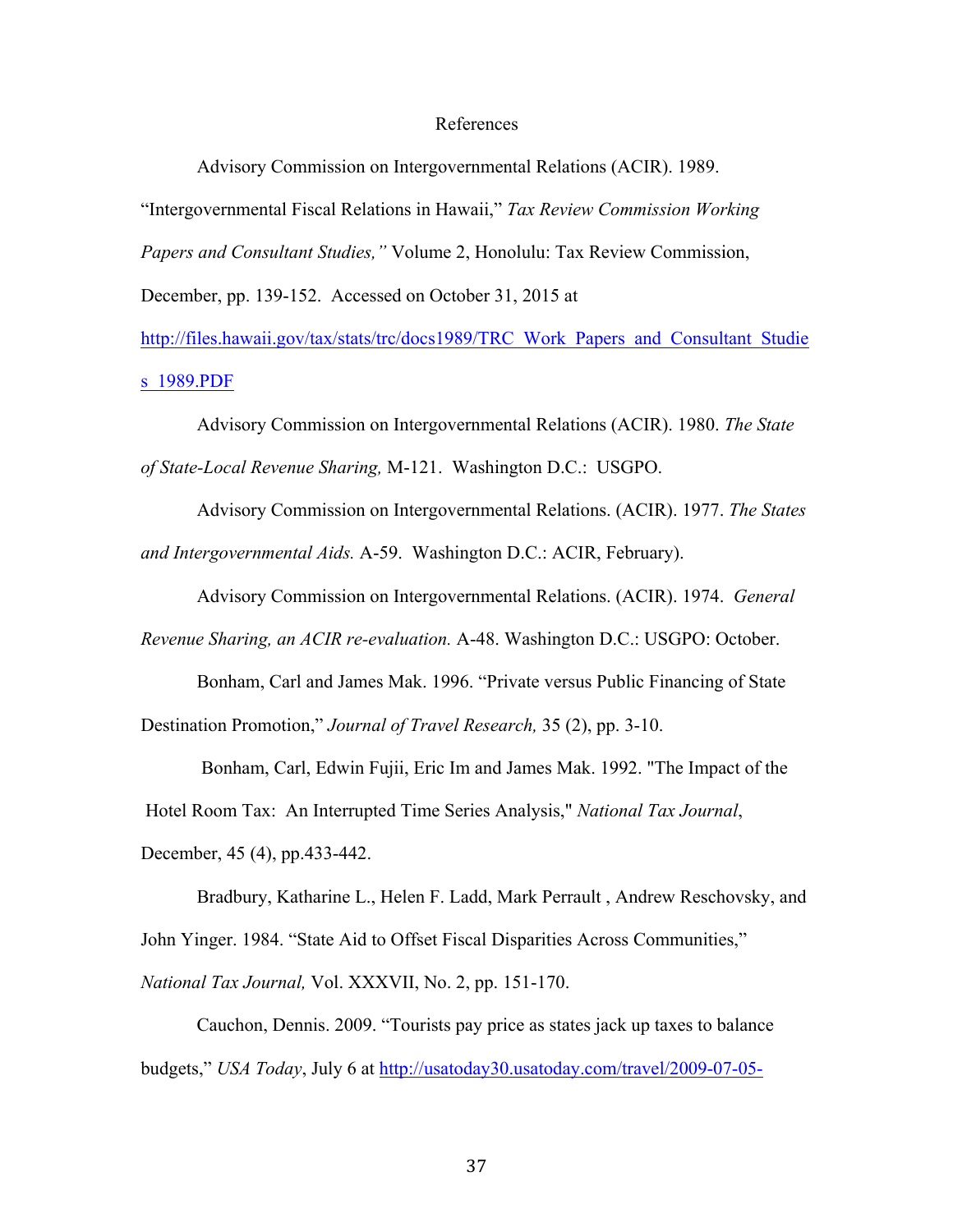traveltax N.htm (Accessed on December 14, 2015).

City and County of Honolulu, Department of Budget and Fiscal Services. 2014. *Comprehensive Annual Financial Report, Fiscal Year Ended June 30, 2014.* Honolulu: December 23.

Cocke, Sophie. 2016. "Funding flap 'news to us,' mayors say." *Honolulu Star-Advertiser,* January 26, p. B1.

County of Hawaii, Department of Finance. 2015. *Comprehensive Annual* 

*Financial Report, Fiscal Year Ended June 30, 2014.* Hilo: January 12.

County of Kauai, The Department of Finance, Accounting Division. 2014.

*Comprehensive Annual Financial Report For the Fiscal Year Ended June 30, 2014.* 

Lihue: December 1.

County of Maui, Department of Finance. 2015. *Comprehensive Annual Financial Report for the Fiscal Year Ended June 30, 2014.* Wailuku: January 22.

Dayton, Kevin. 2016. "Legislature leaves state hotel tax split as is." *Honolulu Star-Advertiser*, April 28, p. B4.

Dayton, Kevin. 2016. "Legislators Note Holes in Budget Proposal," *Honolulu Star-Advertiser,* January 5, pp. A1 and A6.

Dilger, Robert Jay. 2015. *Federal Grants to State and Local Governments: A Historical Perspective on Contemporary Issues,"* Washington D.C.: Congressional Research Service, March 5.

Fisher, Ronald C. and Andrew Bristle. 2012. "State Intergovernmental Grant Programs," in Robert D. Ebel and John E. Petersen. *The Oxford Handbook of State and Local Government Finance,* New York: Oxford University Press.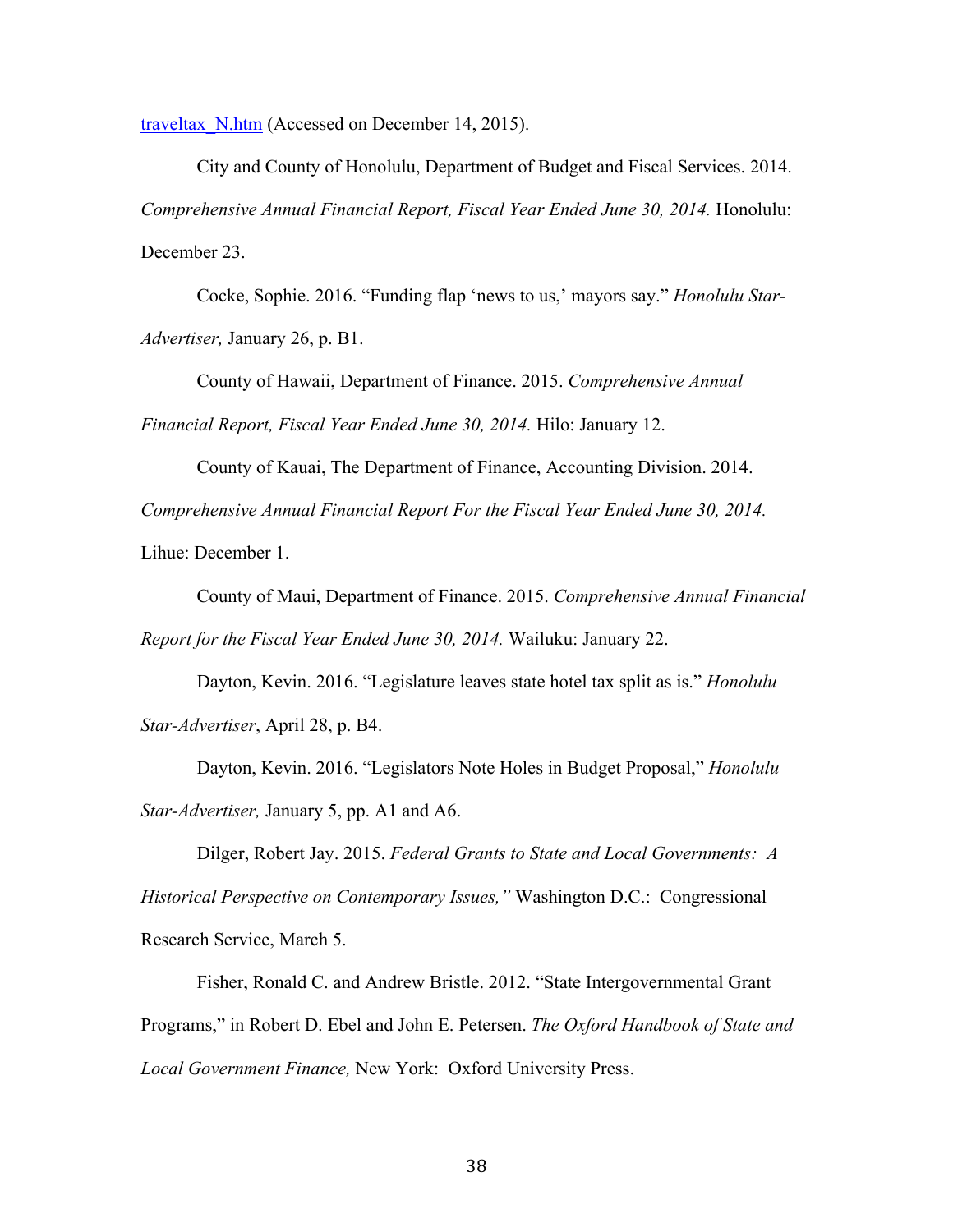Kalapa, Lowell L. 2013. *Weekly Commentary: Share Loss of TAT Could Spell Increased TAT,* November 3, Honolulu: Tax Foundation of Hawaii.

Kalapa, Lowell L. 1992. "Why is it that the State seems to 'bully' the counties?" in Randall W. Roth, (ed.). *The Price of Paradise,* Volume 1, Honolulu: Mutual Publishing, pp. 47-51.

Kalapa, Lowell L. 1992. "Do neighbor islanders get their fair share of benefits from the State?" in Randall W. Roth, (ed.). *The Price of Paradise.* Volume 1, Honolulu: Mutual Publishing, pp. 41-45.

Mak, James. 2016. *State Aid to Local Governments: How Hawaii's State Government Shares Transient Accommodation Tax Revenues with its Local Governments.* University of Hawaii Department of Economics Working Paper No 16-5, Honolulu: May at http://www.economics.hawaii.edu/research/workingpapers/WP\_16- 05.pdf (Accessed May 8, 2016).

Mak, James. 2008. *Developing a Dream Destination: Tourism and Tourism Policy Planning in Hawaii.* Honolulu: University of Hawaii Press.

Mak, James and Walter Miklius. 1993. "Why can't the tourist industry pay for travel promotion and a convention center?" in Randall W. Roth, (ed.). *The Price of Paradise,* Volume II, Honolulu: Mutual Publishing, pp. 95-99.

Michel, Erica. 2012. "State Lodging Taxes. *Legisbrief.* National Conference of State Legislatures, Vol. 20, No. 14, Denver: April.

Michigan Department of Treasury, *Michigan State Revenue Sharing* at http://www.michigan.gov/treasury/0,4679,7-121-1751\_2197-5658--,00.html (Accessed on August 23, 2015.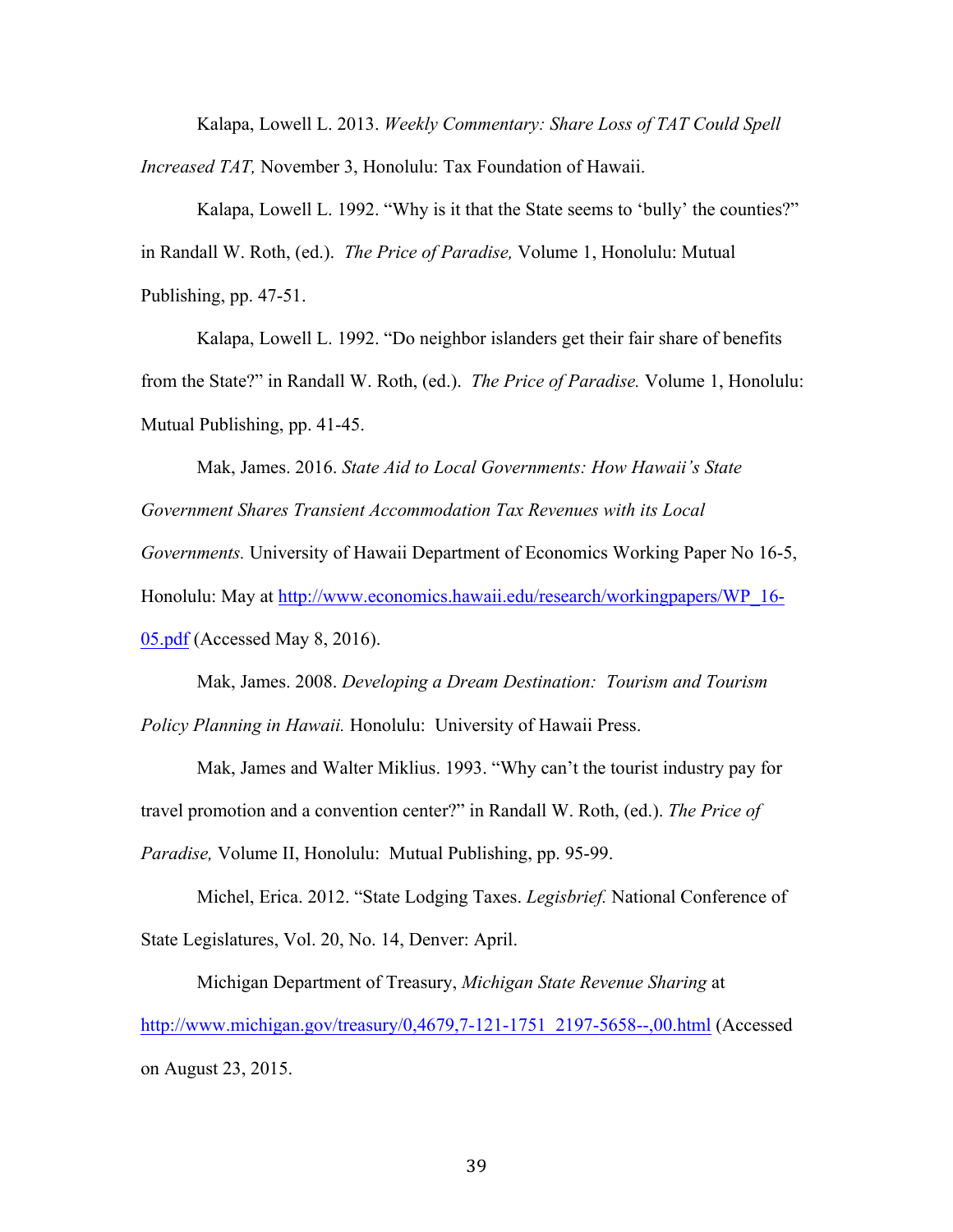Miklius, Walter, James E. T. Moncur and PingSun Leung. 1989. "Distribution of State and Local Tax Burden by Income Class," *Tax Review Commission Working Papers and Consultant Studies,"* Volume 2, Honolulu: Tax Review Commission, December, pp. 7-20.

Pratt, Richard C. and Zachary Smith. 2000. *Hawaii Politics and Government, An American State in a Pacific World.* Lincoln, Nebraska: University of Nebraska Press.

R.M.Towill Corporation. 2005. *Planning for Sustainable Tourism in Hawaii, Economic and Environmental Assessment Modeling Study, Executive Summary.* Prepared for State of Hawaii, Department of Business, Economic Development, and Tourism, Research and Economic Analysis Division. October 20. Accessed at http://files.hawaii.gov/dbedt/visitor/sustainable-tourism-project/drafts/Modeling-Report-Summary.pdf (Accessed on November 2, 2015).

Schmitt, Robert. 1977. *Historical Statistics of Hawaii.* Honolulu: University Press of Hawaii.

State of Hawaii, Department of Accounting and General Services. 2014. *State of Hawaii Comprehensive Annual Financial Report for the Fiscal Year Ended June, 2014,*  Honolulu: December 31.

Tennessee Advisory Commission on Intergovernmental Relations (TACIR). 2004. *State Tax Sharing, Fairness, and Local Government Finance in Tennessee.*  Nashville: TACIR, January.

The Auditor, State of Hawaii. 2015. *State-County Functions Working Group*